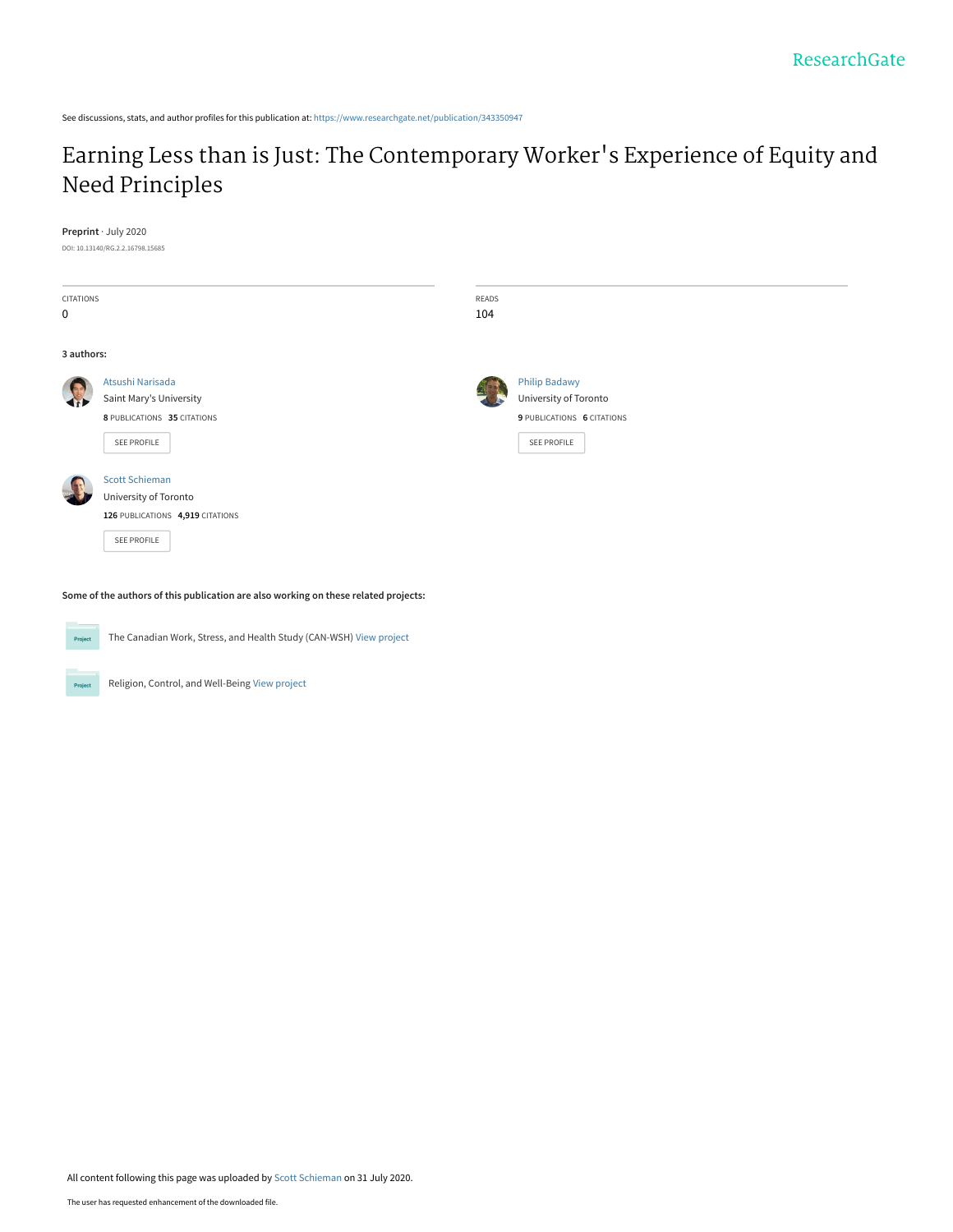*CURRENTLY UNDER REVIEW*

# **Earning Less than is Just: The Contemporary Worker's Experience of Equity and Need Principles**

ATSUSHI NARISADA *Saint Mary's University*

PHILIP J. BADAWY *University of Toronto*

SCOTT SCHIEMAN *University of Toronto*

Direct correspondence to Atsushi Narisada (atsushi.narisada@smu.ca), Department of Sociology, Saint Mary's University, 923 Robie Street, Halifax NS, B3H 3C3 Canada. Funding from the University of Toronto Tri-Council Bridge Funding supports this research (Scott Schieman, PI).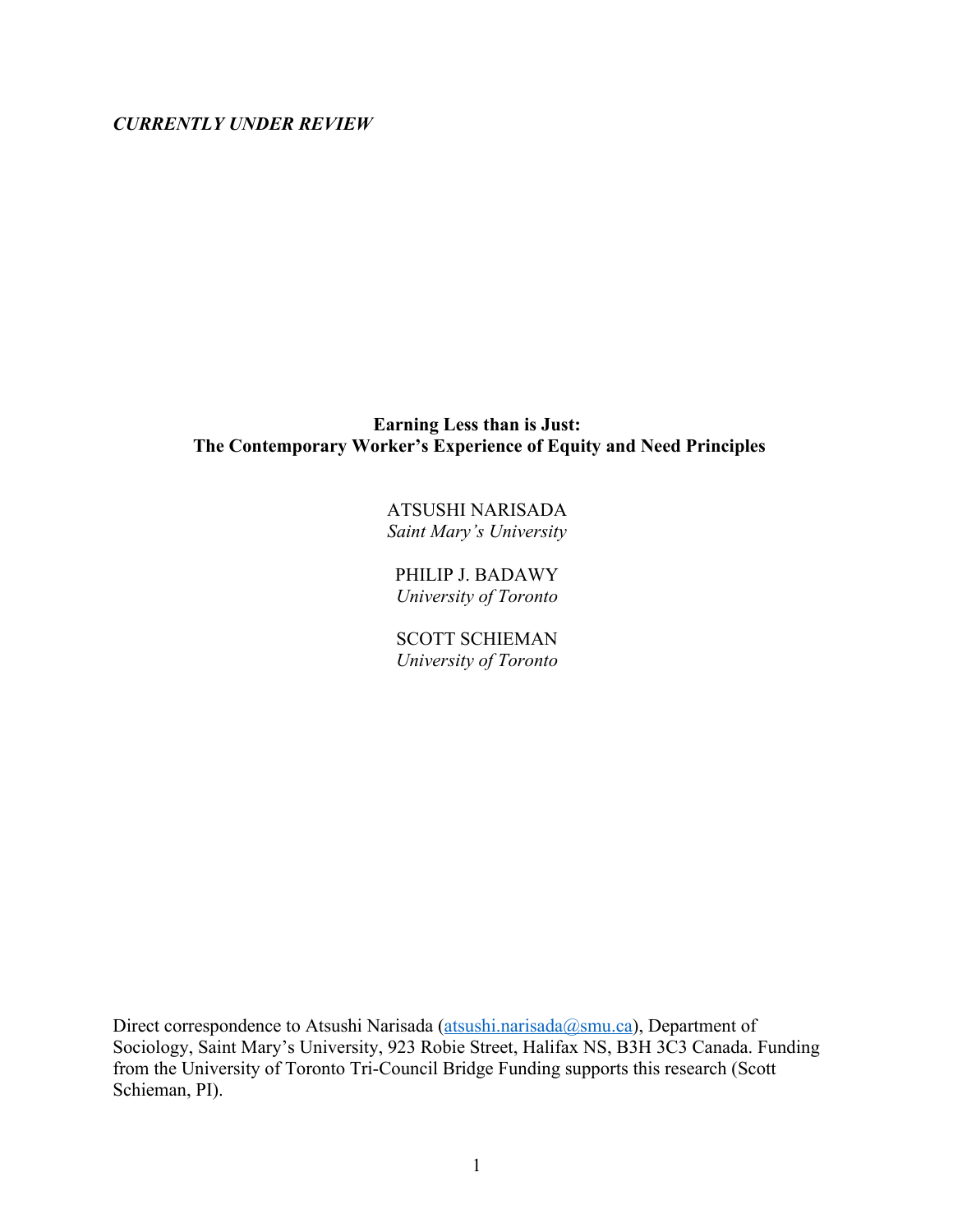# **Earning Less than is Just: The Contemporary Worker's Experience of Equity and Need Principles**

# ABSTRACT

People value being paid appropriately for their work—but national surveys indicate that many working adults report a discrepancy between what they actually earn and what they think they should justly earn. This evidence provides an impetus for examining how individuals come to perceive their earnings as unjust. The present study elaborates on two key distributive justice principles––equity and need––that guide people's ideas about their just reward. We ask: How do contemporary workers experience and understand the nature of work effort and need? We employ a mixed methods research design to answer this question. First, analysis of focus group interviews among workers in Toronto, Ontario  $(N = 22)$  generates two novel hypotheses about the factors that shape workers' expectation for greater rewards: "Downloaded" and "sideloaded" extra work that induce feelings of overwork, and rising cost of living and the associated financial strain. Second, drawing upon focus group narratives, we operationalize these concepts and test our hypotheses with a 2019 nationally representative sample of Canadian workers ( $N = 2,111$ ). The results demonstrate that extra work, rising cost of living, and financial strain are each associated with a higher just reward. Furthermore, extra work and financial strain interact synergistically to shape even greater reward expectations. We situate these findings within a broader discussion of the nature of effort and need among contemporary workers and its implications on justice perceptions.

KEY WORDS: distributive justice, equity, need, mixed methods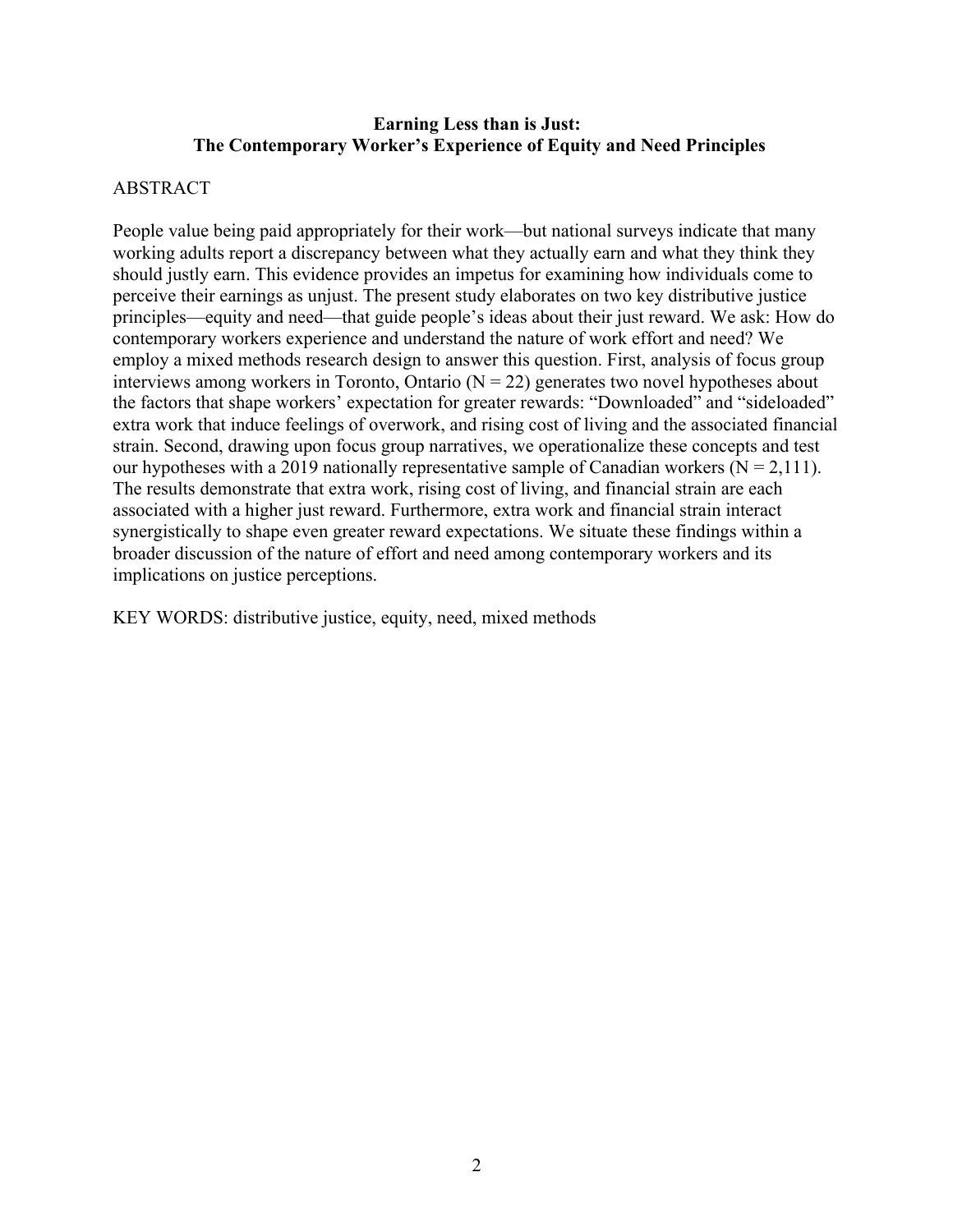# **Earning Less than is Just: The Contemporary Worker's Experience of Equity and Need Principles**

People value being paid appropriately for their work––but many working adults report a discrepancy between what they earn and what they think is fair. As Jasso (1978, p.1399) observed decades ago: "We live in a world that rarely realizes congruence between actual earnings and just earnings." Recent population-based studies show that 52 percent of Canadian workers report being paid less than just (2017 Canadian Work, Stress, and Health Study), and similar statistics have been documented in the United States and beyond (2012 International Social Survey Programme). This perception of underreward has serious consequences for employee health and well-being (for a review see Robbins, Ford, & Tetrick, 2012). This includes mental health outcomes such as depressive symptoms (Tepper, 2001), but also extends to physical health symptoms (Schunck et al., 2015), and even poor cardiovascular health (Falk et al., 2018). These findings underscore the importance of understanding the processes that shape the sense of underreward. More specifically, it encourages researchers to continue examining a key question in distributive justice: What do people think is just?

Our objective is to provide an elaboration on the nature of *work-related contributions* and *needs* that shape workers' sense of their just reward––that is, what individuals think they should justly earn. By expanding the scope of what constitutes contributions and need for contemporary workers, we can better understand how individuals come to perceive their earnings as unjust. We address this objective by employing a mixed methods design that consists of a qualitative analysis of focus groups and a follow-up quantitative analysis of a national survey of workers. We adopt this approach to discover previously underexplored determinants of the just reward, generate testable hypotheses, and evaluate those hypotheses with a random sample that allows generality of patterns to the broader population. In this endeavor, we respond to recent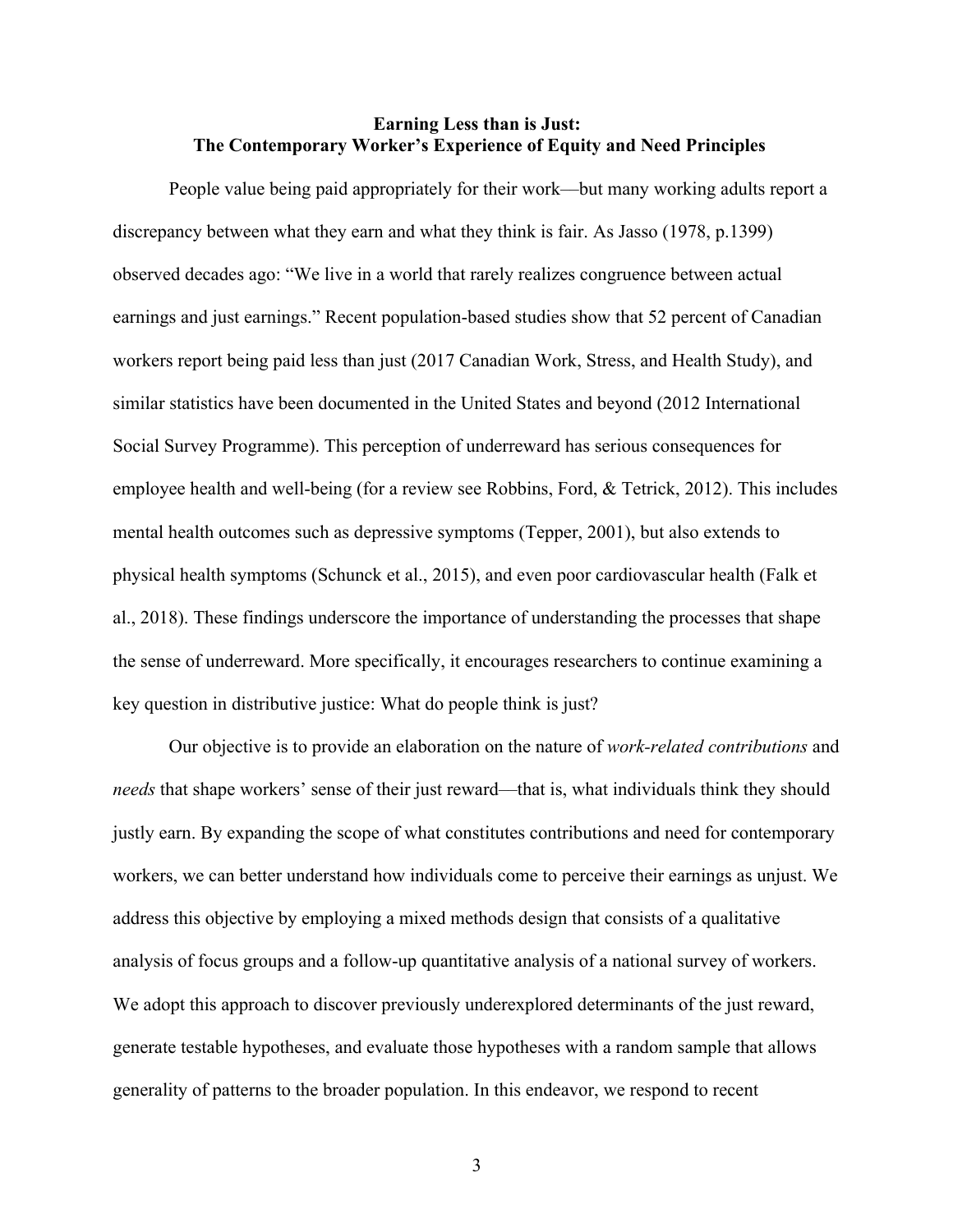recommendations in the sociological justice literature for greater integration of insights from qualitative research with those from surveys and experiments (Kittel, 2020). We report and interpret evidence from three focus group interviews of 22 workers from the Greater Toronto Area in Ontario, Canada. These interviews suggest that three main factors—"downloaded" and "sideloaded" extra work, rising costs of living, and financial strain––elevate workers' just reward and contribute to a sense of being underrewarded. We then operationalize these concepts and test our hypotheses using data from a nationally representative sample of 2,111 workers known as the 2019 *Canadian Quality of Work and Economic Life Study* (C-QWELS).

#### BACKGROUND

## *The Equity Principle and Work-Related Contributions*

Individuals perceive a sense of justice when the amount of reward received corresponds to the amount regarded as just based on distributive justice principles (Hegtvedt, 2018). Using terminology from Jasso's distributive justice theory, an observer compares the *actual reward* (reward received) to the *just reward* (reward regarded as just) to produce a *justice evaluation*, an evaluation of whether the recipient has been rewarded fairly, and if not, the severity of underreward or overreward (for a recent review, see Jasso, Törnblom, & Sabbagh, 2016). As the just reward serves as the basis by which the actual reward is evaluated, the specification of factors that shape the just reward is central to understanding how individuals perceive underreward. Scholars have identified three main distributive justice principles that guide decisions about the just reward: The *equality principle* dictates that all recipients should earn the same amount of reward, the *equity principle* dictates that reward should be distributed based on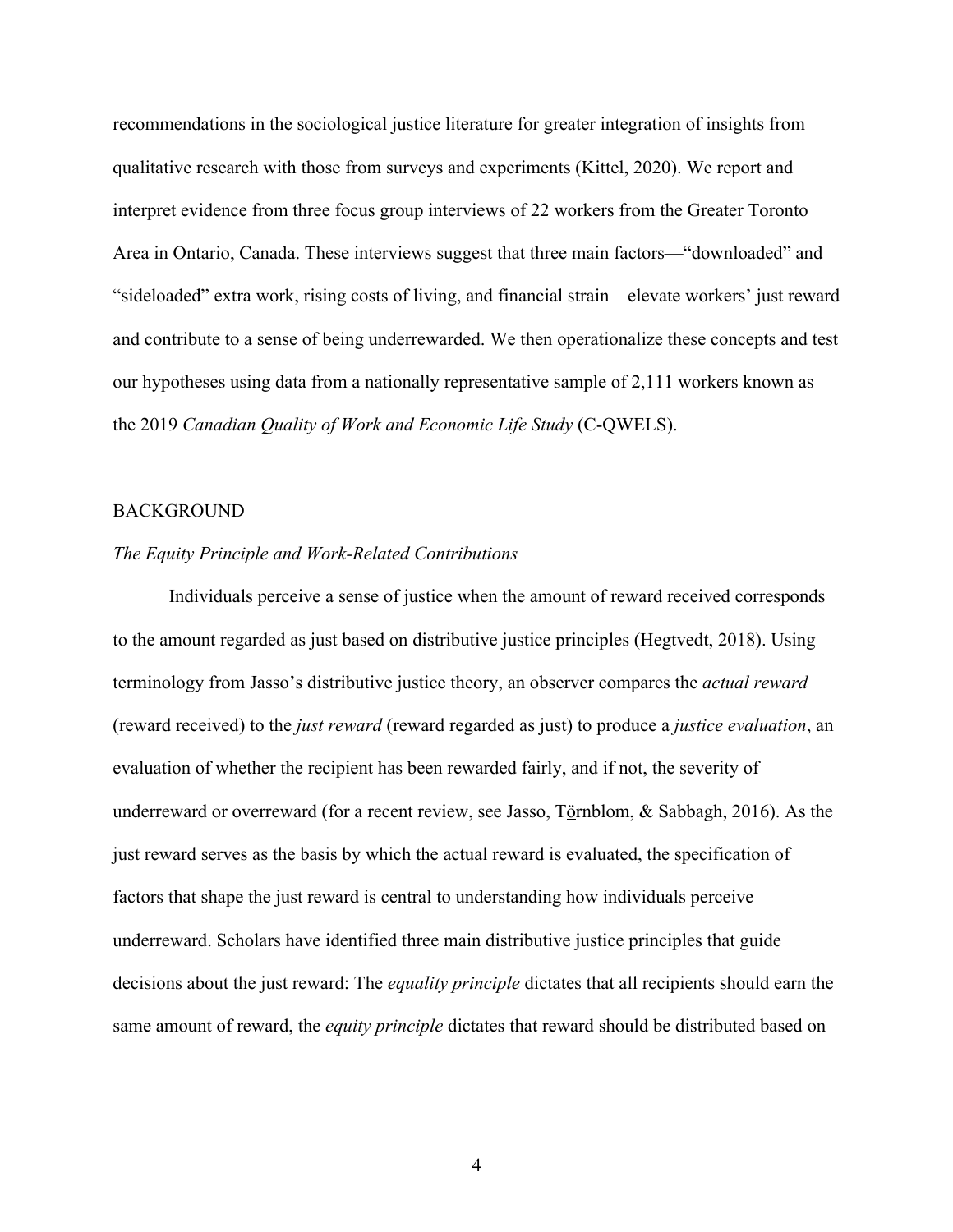recipients' inputs, and the *needs principle* dictates that reward should be distributed based on recipients' needs (e.g. Deutsch, 1975).

Which principles guide evaluations about the fairness of earnings? Factorial survey research has examined this question using vignette designs, where observers are presented with descriptions of fictitious persons and are tasked with either providing justice evaluations of the actual earnings or the amount of just earnings (Alves & Rossi, 1978; Auspurg, Hinz, & Sauer, 2017; Gatskova, 2013; Hermkens & Boerman, 1989; Jasso & Rossi, 1977; Shamon & Dülmer, 2014; for a review, see Liebig, Sauer & Friedhof, 2015). Studies consistently show that observers do not regard equality of earnings as fair. Rather, equity and need principles underlie observers' evaluations, with the former being particularly salient. With regards to the equity principle, observers tend to evaluate vignettes with greater inputs––most importantly, occupational prestige and educational attainment—as more underrewarded and deserving a higher just reward (e.g. Alves & Rossi, 1978; Hermkens & Boerman, 1989; Shamon & Dülmer, 2014). However, the types of inputs assessed tend to focus on individual *attributes* like occupational prestige (Cook & Yamagishi, 1983), while inputs that are readily conceived as *work-related contributions* have been limited to general indicators of "effort" or "job performance" without specification on what these factors resemble. For example, work effort may represent time spent at work, the intensity at which one works, and so on––but the meaning of effort is obscured when vignettes are presented as simply signaling actors' low versus high effort. In sum, factorial survey studies demonstrate the existence of a normative structure that guides judgments about the fairness of earnings, and the equity principle appears to be central; however, the specific nature of workrelated contributions assessed in these designs have been somewhat restricted.<sup>1</sup>

<sup>&</sup>lt;sup>1</sup> We acknowledge that vignettes with a large number of dimensions can present challenges for observers who are tasked with rating them and this can create methodological issues (Auspurg  $&$  Hinz, 2015). It is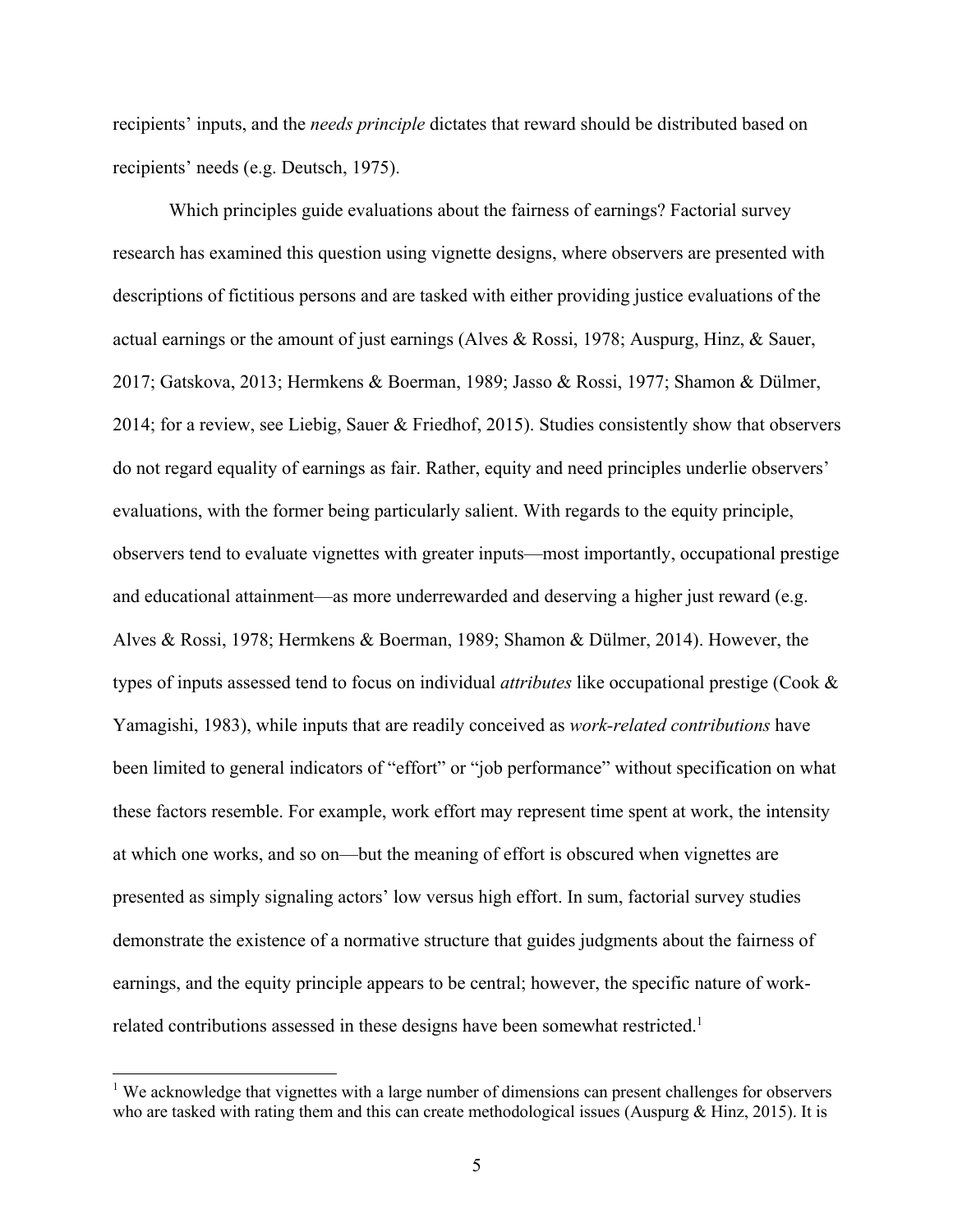Contributions may encompass dimensions of effort, ability, and performance (see Törnblom & Kazemi, 2012). Following Adams' (1963) emphasis on effort as a key input, dimensions of effort appear prominently in prior conceptualizations of work-related contributions. Studies that assess fairness perceptions of workers' own earnings find that those with longer contractual working hours and overtime hours report higher levels of underreward (Liebig, Sauer, & Schupp, 2012; Sauer & May, 2017; Valet, 2018). While work hours represents an important aspect of effort, work effort can be conceptualized more broadly as exposure to *work demands* that necessitate high investment in the work role. This is particularly evident in occupational stress frameworks such as the Effort-Reward Imbalance (ERI) Model, which stipulates that "failed reciprocity" in employer-employee relationships marked by high effort-low reward conditions undermine employee health (Siegrist, 1996; for a review, see van Vegchel, de Jonge, Bosma & Schaufeli, 2004). In this model, effort is measured across six dimensions: physical load, time pressure, overtime hours, work interruptions, responsibility, and increased demands over time (Siegrist et al., 2004). The ERI model does not measure justice perceptions, as the imbalance between effort and reward is assumed to directly affect health. However, the ERI model's conceptualization of effort is clearly aligned with the notion of inputs in distributive justice. Beyond studies in the ERI tradition, applications of the Job Demands-Resources (JD-R) model (Bakker & Demerouti, 2017) to perceived inequity also suggest similar conceptualizations of work effort. For example, Hu, Schaufeli, and Taris (2013) demonstrate that job demands–– which comprise a broad set of demands like interpersonal conflict in addition to workload harm employee well-being, partly through the perception of under-benefit in the employeremployee relationship. Taken together, these ideas and empirical findings indicate that the

therefore understandable that factorial survey studies have focused on these general indicators of work contributions.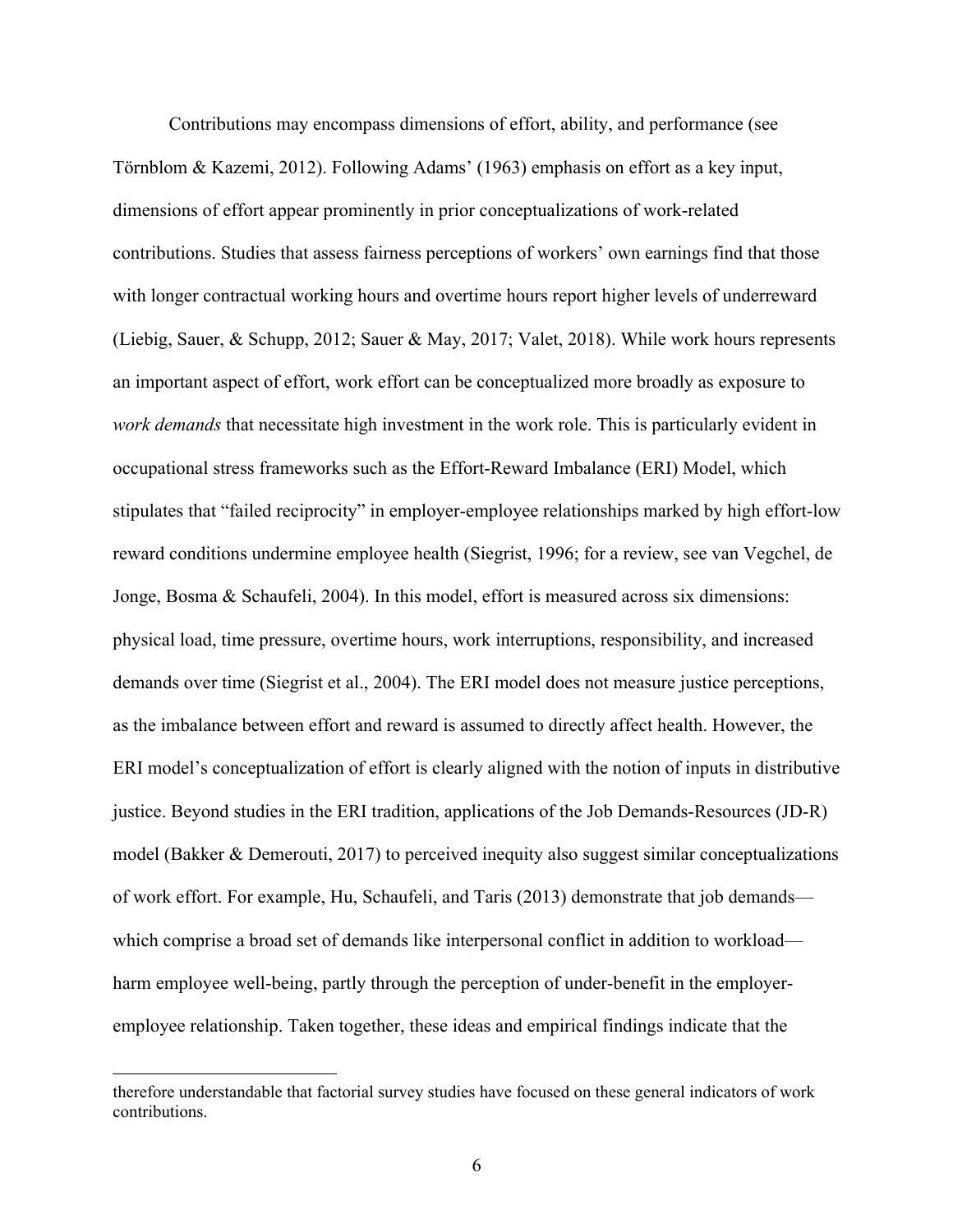elements of work effort that are relevant to justice perceptions include work hours, but also exposure to work demands.

These perspectives have been applied and extended in recent population-based research that directly assess the fairness perceptions of earnings. For example, Sauer and May (2017) report higher just earnings among workers exposed to poor social relationships at work, a form of demand in the conceptual frame of the JD-R model. Another study finds that work pressure is associated with higher just earnings––in part because work pressure increases blurred boundaries between work and family roles and greater work-family conflict (Narisada, 2020). In the present study, we build upon this research by extending the conceptualization of work effort among contemporary workers, asking: How do workers make sense of their efforts and how are they related to their expectations of rewards? As we demonstrate below, the themes discovered from the focus group interviews shed light on previously underexplored forms and processes of work effort that elevate workers' reward expectations and contribute to their sense of underreward.

#### *The Need Principle and Financial Circumstances*

In contrast to the equity principle, the need principle dictates that outcomes should be distributed based on recipients' needs (Deutsch, 1975). In early experiments on the need principle, two hypothetical persons were described as having completed a joint task with equal inputs but varying in financial need. Subjects tended to allocate a larger portion of the reward to the person with greater need––indicating that need is a standard that guides decisions about what people should justly receive (Lamm & Schwinger 1980, 1983). Likewise, factorial surveys show that people use the need principle to evaluate fairness in the distributions of earnings: All else being equal, observers tend to rate actors in vignettes who are married or have children as more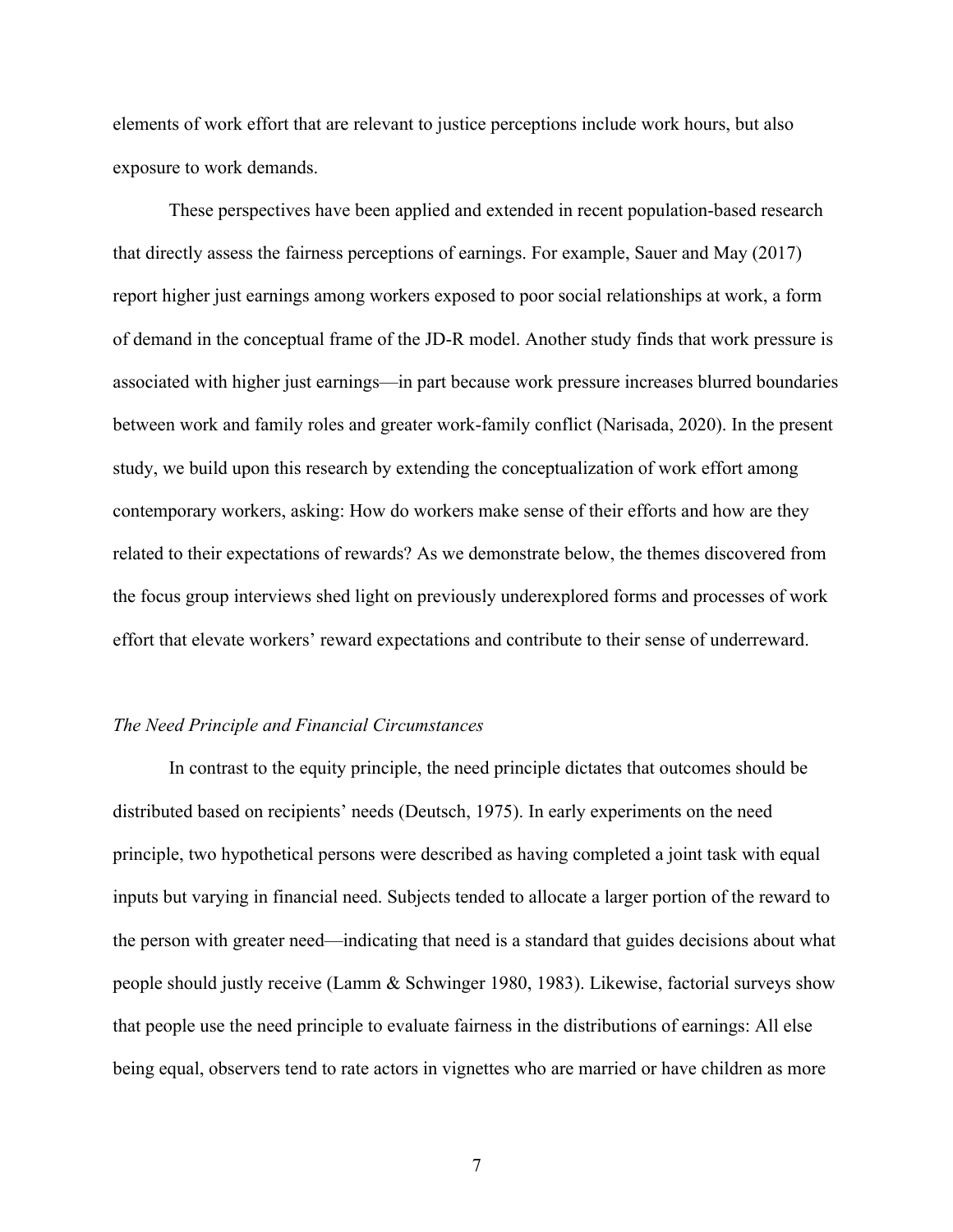underrewarded and deserving higher earnings (Alves & Rossi, 1978; Gatskova, 2014; Jasso & Rossi, 1977; Shamon & Dülmer, 2014). These characteristics that represent greater need, however, are less strongly associated with justice evaluations or just earnings compared to dimensions like occupational prestige or education (e.g. Hermkens & Boerman, 1989; Shamon & Dülmer, 2014). Thus, there appears to be a consensus that the need principle is given less weight than the equity principle in guiding fairness evaluations of earnings (Liebig, Sauer, & Friedhoff, 2015). Supporting these observations, cross-national (non-factorial) surveys on justice attitudes indicate that while the majority of individuals support income distributions based on effort and performance (e.g. how "hard" and how "well" people work), there is less support for distributions based on need (e.g. "what is needed to support a family" and the presence of children) (Evans, Kelley, & Peoples, 2010; see also Aalberg, 2003).

The aforementioned studies demonstrate that people do consider need as a standard in evaluating how earnings should be distributed, although it appears to be less salient than the equity principle. However, to our knowledge the ways that need considerations shape evaluations of workers' own earnings remains relatively underexamined. One question that emerges from the findings in factorial survey research is whether need can be assessed in more direct ways. It can be argued that marital and parental statuses—as depicted in the vignettes—are *proxies* of need. That is, the relevance of these factors is interpreted as supporting the operation of the need principle––presumably because married individuals and those with children are likely to have greater financial need. We therefore extend previous research with a more direct examination of financial circumstances and assess how these are related to fairness evaluations of one's own earnings. This consideration is important in light of Kittel's (2020:103) conceptualization of need-based justice, which entails "the idea that all members of a society are entitled to the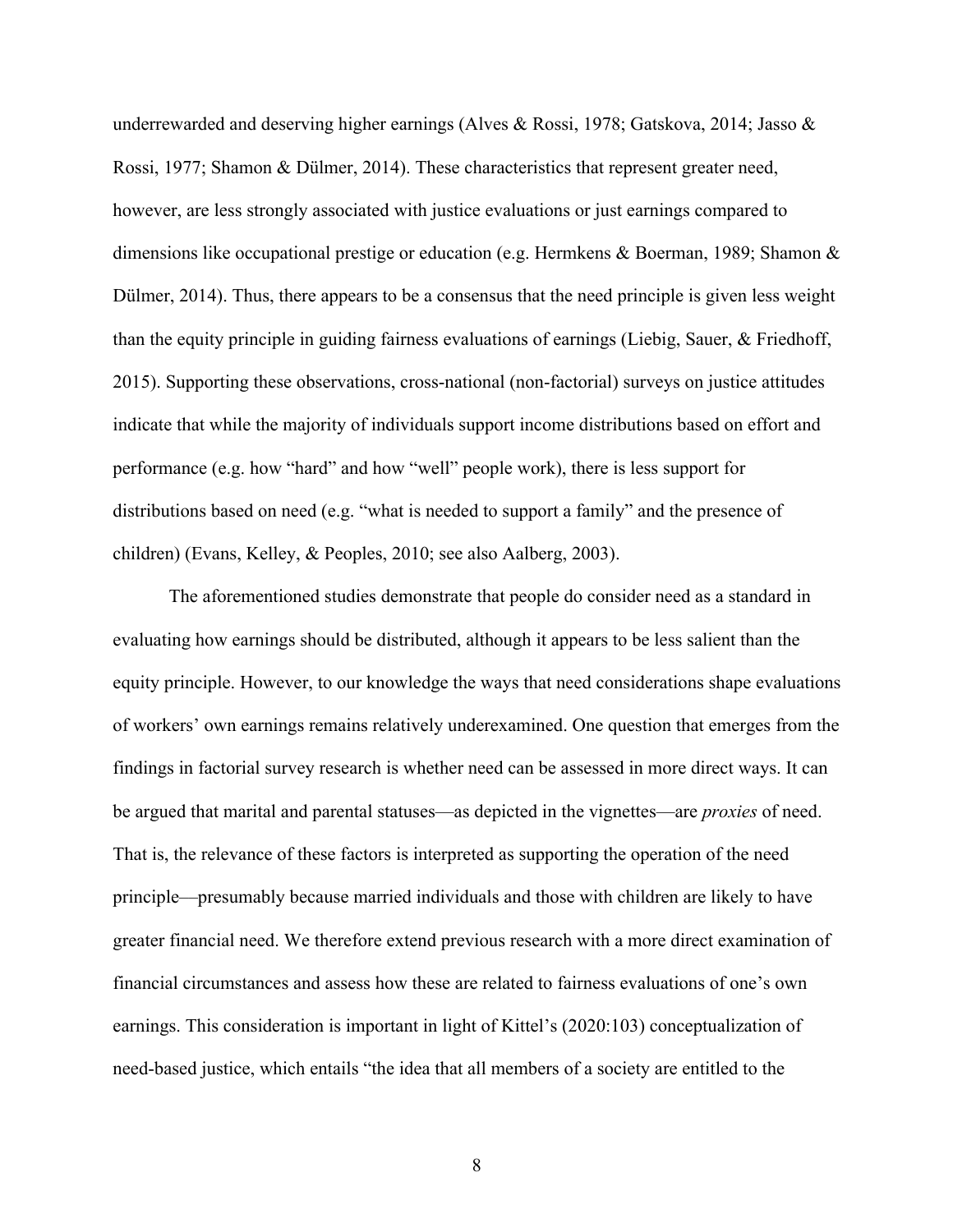consumption of a certain basket of goods, or put otherwise, a certain standard of living." We seek to assess that standard of living and the sense of need surrounding it by advancing understanding about the nature and relevance of need in workers' accounts of unjust earnings.

#### METHODOLOGICAL OVERVIEW

The present study employs a mixed methods research design by drawing on focus group interviews among Toronto residents and survey data from a national sample of Canadian workers. Our motivation for employing two sources of data is complementarity, whereby the results from one method is used to elaborate, enhance, and interpret the results from another method (Greene, Caracelli, & Graham, 1989; Small, 2011). We base our approach on Morgan's (2014) sequential-priorities model, which consist of four general mixed methods research designs that differ on the principles of sequencing and prioritizing. The present study falls into the category of a principal qualitative project with a quantitative follow-up (QUAL  $\rightarrow$  quant). We analyzed our focus group data to identify themes deductively based on our research questions and inductively through interview responses to generate testable hypotheses about the factors that shape expectations for greater rewards. We then operationalize the concepts identified in the focus groups with survey items and test our hypotheses deductively using a random sample of workers. The quantitative component follow-up extends a standalone qualitative project by permitting researchers to assess whether the experiences among a specific group of individuals can be generalized beyond this context to the broader population (Morgan, 2014). We first discuss the findings from the focus group and the hypotheses that they generate. This is followed by the discussion of the findings from the quantitative analysis.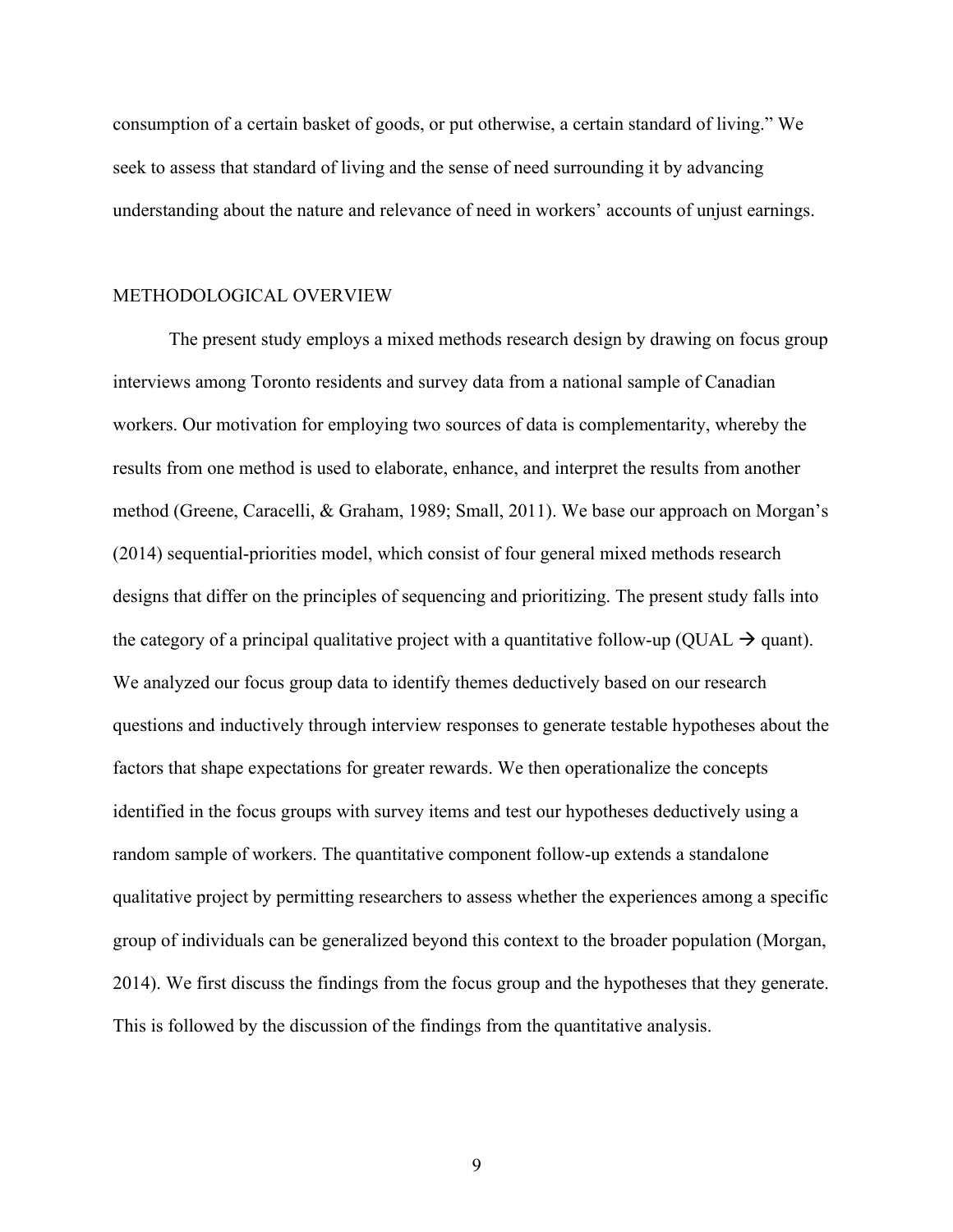#### FOCUS GROUP INTERVIEWS OF TORONTO WORKERS

*Data*

We conducted three focus group interviews between July and September of 2018 with the objective of discovering the nature of working conditions that contribute to perceptions of underreward. Focus groups are appropriate for examining the ways people make sense of their own experiences and how these thoughts are clarified through interaction in a group discussion (Krueger & Casey, 2014). All participants had previously taken part in the 2017 Canadian Work, Stress, and Health survey (CANWSH), a national telephone survey of Canadian workers. From this dataset, we recruited 22 participants residing in the Greater Toronto Area who reported being underrewarded on at least one of three survey questions on distributive justice (reported in Appendix Table 1). Each focus group consisted of 6-9 participants, with each interview lasting for 90 minutes. While this sample is not meant to be representative of the broader population of workers, our participants were diverse with respect to demographic characteristics. We report the profiles of the participants in Appendix Table 2.

To facilitate group interviews, the CANWSH survey questions on distributive justice were used as a guide to foster discussion and engagement among the participants. After the completion of the interviews, each participant received an incentive of \$70. We audio recorded the interviews and transcribed them verbatim. We used NVIVO to assist our analysis of data. Nodes were used to code the transcripts, which were organized into node hierarchies that represent particular themes. After coding the transcripts separately, the authors of the study met to discuss emerging themes and interpretations of participants' responses and exchanges. All names that appear in the findings are pseudonyms.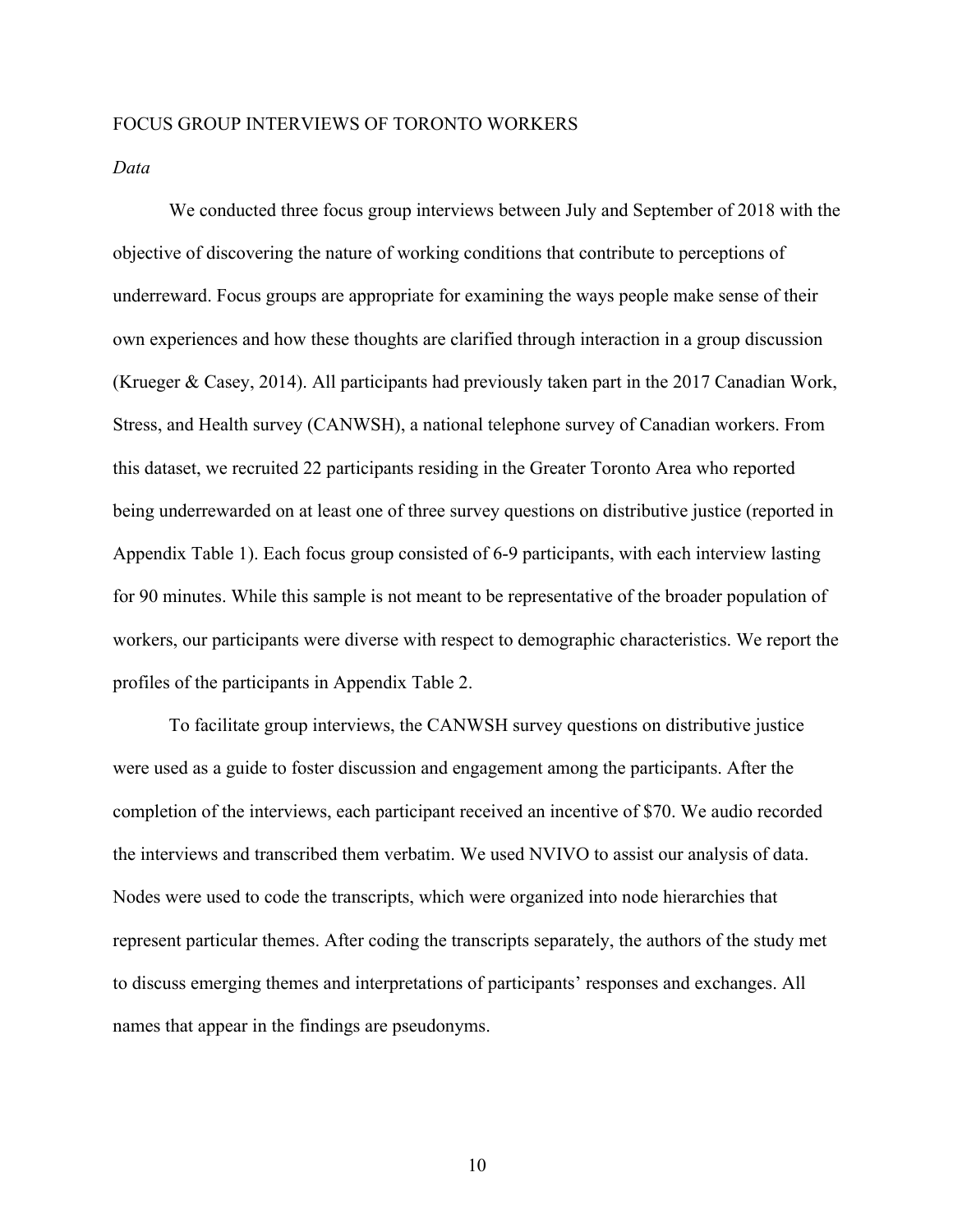## *Findings*

Our analysis of the focus group data reveals two key themes that shape higher just reward, and in turn, evaluations of underreward. The first pertains to work-related effort: Extra work that has been "downloaded" and "sideloaded" from superiors and colleagues which contributes to feelings of being overwhelmed. The second pertains to the elements of need: Rising cost of living and the induced financial strain. In addition to these themes, a sub-theme emerged regarding combinations of contributions and need. We discuss each of these below.

*Extra Work I: Downloaded Work.* The first theme pertains to the ways in which employees are required to complete extra or additional work—work that is perceived to extend beyond the parameters of the job description. One form of extra work emerges when additional responsibilities and accountabilities are "downloaded" to subordinates from those in more senior positions or with greater job authority. When the moderator asked focus group participants to reflect on their responses to the first distributive justice item (DJ1 in Appendix Table 1), Chris, a male disability-support worker explained:

*Chris*: I just find that the workload has increased over the years.

*Moderator:* The workload?

*Chris*: Yeah, the workload. You know, more accountability measures have been downloaded from senior positions, another position above you has been downloaded below. And yet, you know, you don't see that increase [in pay] per se. I can say we are fortunate in a way that we are protected by a unionized environment, in some sense. But, it doesn't stop certain policies, you know, changing and interrupting your work flow, flow each time.

Chris then elaborated on what he means by "accountability measures":

*Chris*: We are required to teach and give personal services to individuals that need support. But we are also required to document individual progress and all that. And documentation changes over time, so you know, that personal one-on-one teaching is being taken away into a documentation process. So your workflow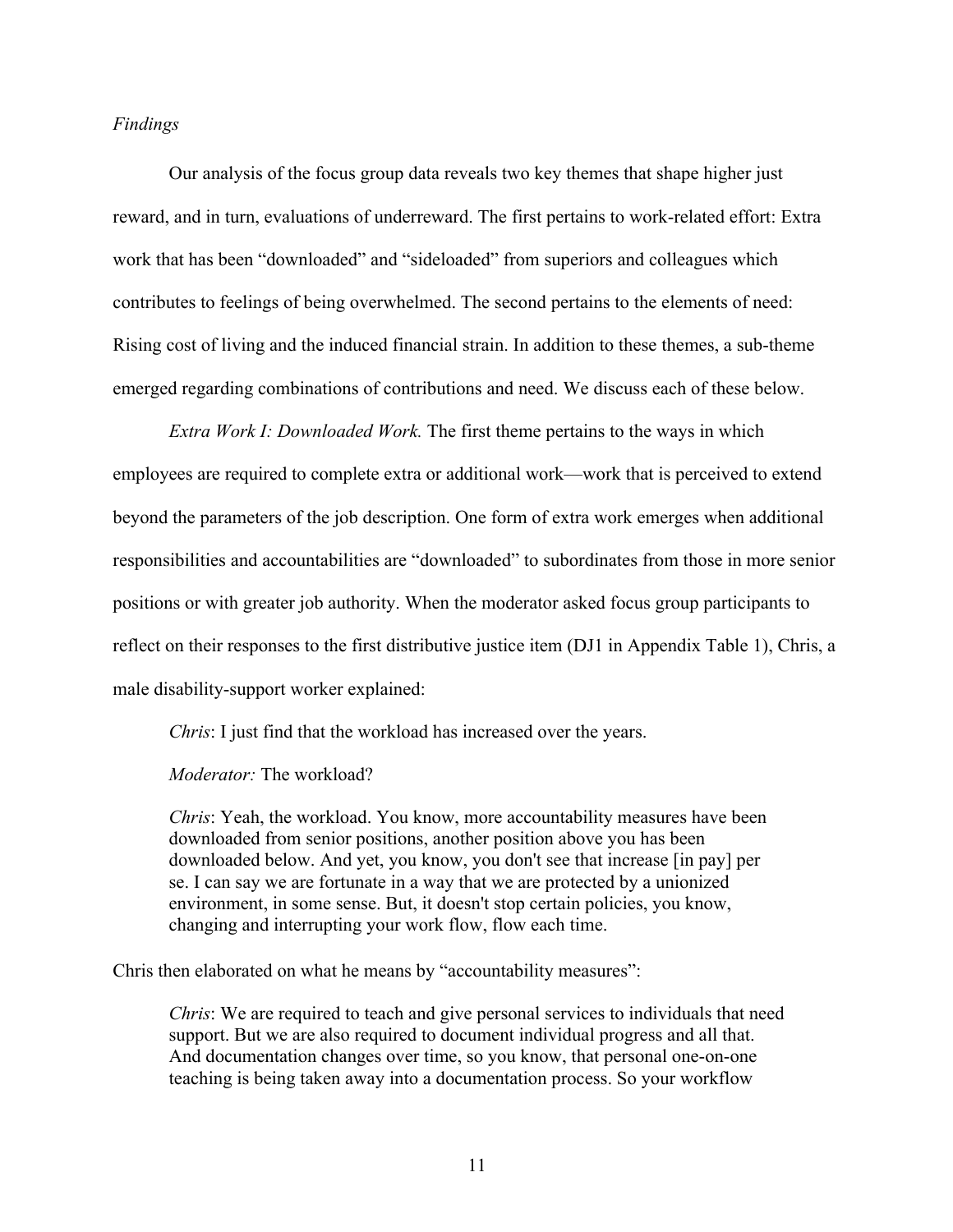that you are used to gets interrupted by a new policy, a new kind of documentation, etcetera.

*Moderator*: So [...] the reason why you reported that you feel underpaid is what? Related to 2

*Chris*: Yeah, related to the additional work.

Chris identifies the additional work––the downloaded accountability measures––as a source of his evaluation of underreward. New policies implemented by management generate new burdens associated with additional documentation that, in turn, interrupts his workflow. This downloaded work detracts from his ability to engage in the primary aspects of his job––the activities related to one-on-one teaching of individuals with disabilities. The equity principle predicts that this kind of extra work represents a type of contribution that *should* translate into higher rewards; however, as Chris lamented, there is no commensurate increase in his pay—and this shapes his expressed evaluation of underreward.

The concerns raised by Chris resonated with other focus group participants, who subsequently shared their experiences with this theme, adding elaborations to the origin and nature of downloaded work:

*Madeline*: It's like what [Chris] mentioned too...It's like the more heads of the departments they get rid of, the more it comes down to you. So, we used to have people that do this, so now we want you to look after that, and continue what you're doing. It gets to be more and more and more, so we'll have less people, and then everybody is just a number basically working away trying to keep their head above water.

*Candace*: And then, they don't want to give you the job title name, because they don't want to pay you, so they just make you do the job and you don't have the job title…The same job as the supervisor or somebody getting more money, and then they're not paying you for that.

*Jack*: I was just going to agree with [Madeline] on that [...] I get multiple extra responsibilities, basically: "We don't need more people. We need you to do more."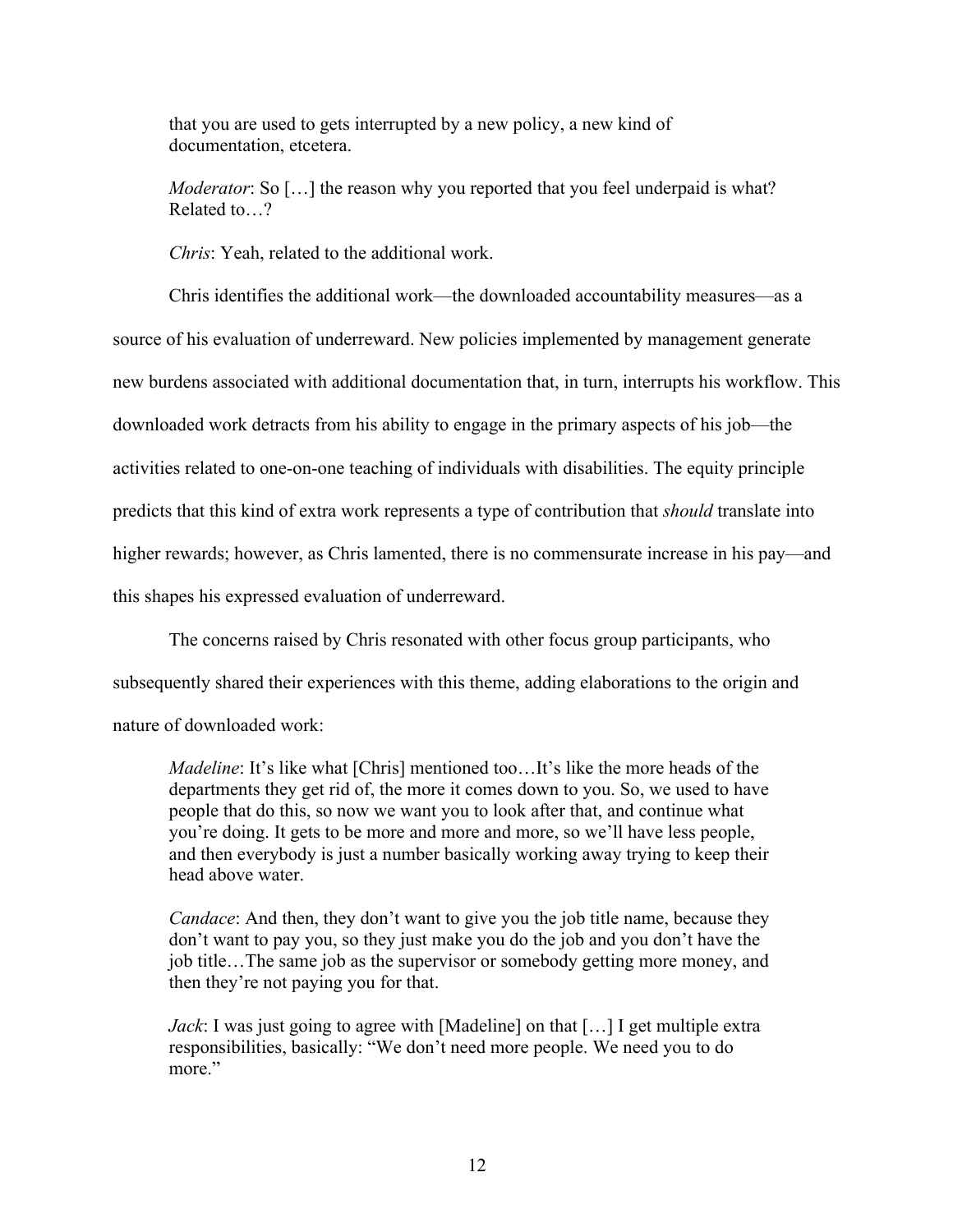These responses indicate the ways in which downloaded work can emerge. When senior positions are dissolved, the responsibilities of those positions are transferred to remaining workers. This extra work must be completed on top of their regular responsibilities, shaping the sense of being overworked and overwhelmed. These narratives on extra work and the accompanying role-strain intersect with Pearlin's (1983; 1989) idea of *role restructuring* whereby workers recognize an expansion in their usual work-related responsibilities, which can result in "the violation of expectations" (Pearlin, 1989:246). These violated expectations about one's scope of work responsibilities could lead workers to re-evaluate their pay. Furthermore, Candace's experience suggests elements of exploitation and devaluation, as she does not receive an increase in status or pay that should be associated with taking on more responsibilities and conducting the same tasks as higher-paid supervisors. In distributive justice terms, we can surmise that organizational restructuring increases exposure to downloaded work, which elevate workers' just reward––but, actual earnings and other perceived benefits like higher status are fixed. This discrepancy shapes the evaluation of underreward.

*Extra Work II: Sideloaded Work.* Extra work did not solely emerge from higher-ups some participants reported work that was "sideloaded" from their coworkers or peers in their work groups. In contrast to the top-down nature of downloaded work, sideloaded work represents a lateral movement of extra work demands. First, sideloaded work can emerge when those who are especially skilled in their jobs have to attend to mistakes or difficulties incurred by their colleagues. As Rosa, a female beautician, explained:

*Rosa*: I felt like my skills, they recognized that they were higher than some of the coworkers so they would make me fix some issues, or clients were unsatisfied, so they would give them to me so I can fix it […] And they also don't pay you more for having to fix other people's problems […] Because I can do it, so they give it to me. That's why I guess it feels unfair.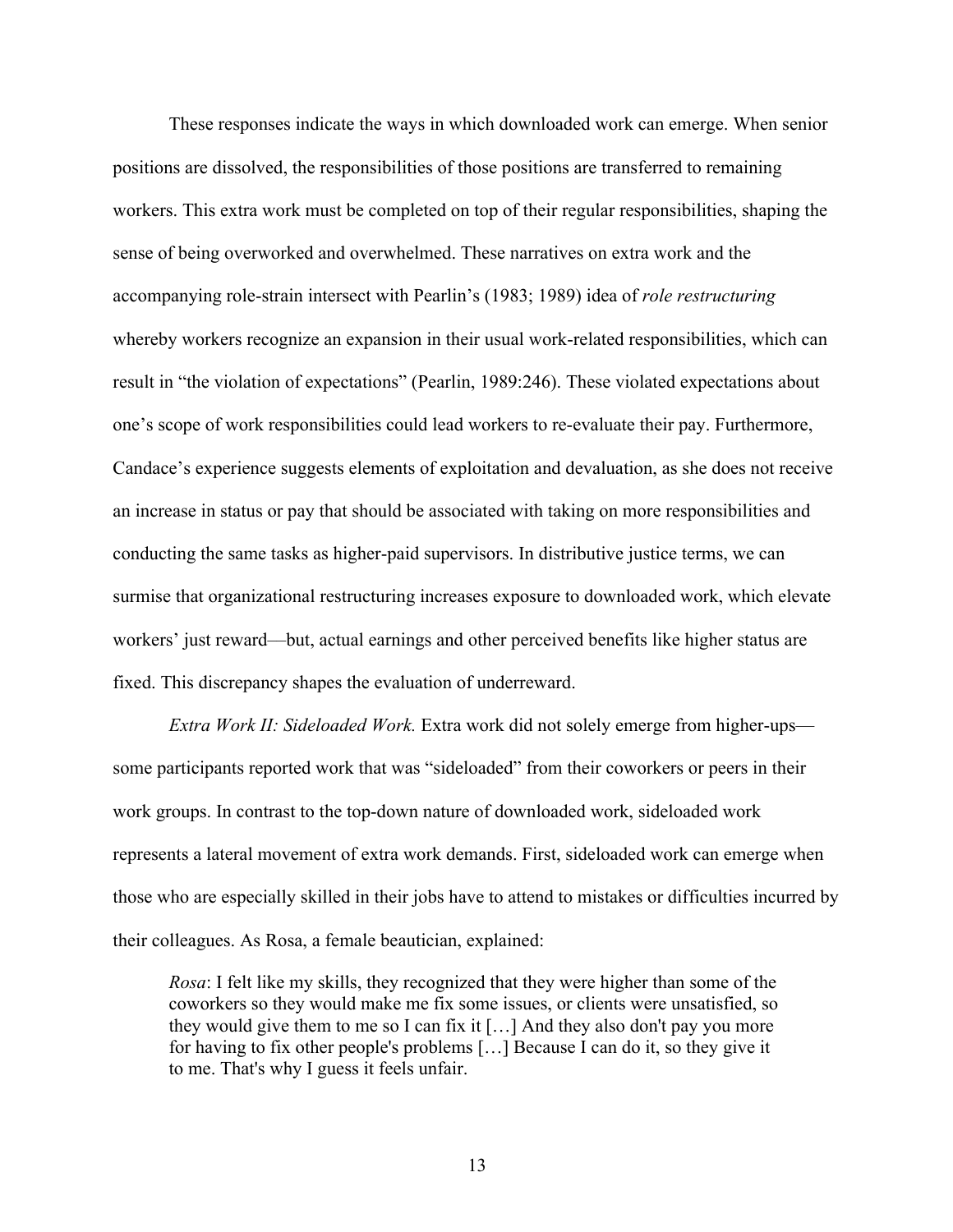Fixing coworkers' problems is extra work that should be associated with greater pay but Rosa's pay did not reflect her contributions, shaping her sense of underreward. While her skills may signal higher status relative to her other colleagues, Rosa's experience suggests a potential cost of being perceived as more competent than coworkers: This can be a source for receiving sideloaded work that may not come with commensurate increases in pay.

Sideloaded work also emerges from other means. The respondents identified employee turnover as another source of sideloaded work, as demonstrated in the following exchange:

*Jack*: [Referring to his employer] So they're trying to get the people who will take the absolute minimum, because they have no experience, and work tons and tons of hours, because they want the experience, and get treated like, well, a cog in the machine. And so the turnover rate is very high. Not necessarily because they don't necessarily like some of the stuff they're doing, but it's because it's, well...

*Candace*: It's going nowhere.

*Jack*: Going nowhere.

*Emma*: Yeah, the turnover is huge.

*Candace*: They stay in, they get the experience [Jack: That's right]. Like, one time in the lab, there's lot of students that came out of university and they know that they should be making more money […] and once they gain 6 months experience, they were gone. And about 6 people they hired during that time, and everyone just left.

*Jack*: And then if you're one of the people that's still there, then you have to do all the other people's work until they maybe hire some other people to replace them.

This exchange suggests that employee turnover creates extra work that is sideloaded to workers who remain. Employees may leave the organization in part due to the demands of work in combination with feeling devalued, and this turnover leads to more demands on the remaining employees. In turn, this shapes their own perceptions of underreward, and as prior research demonstrates, this may lead to their turnover intentions and enacted turnover (George & Wallio,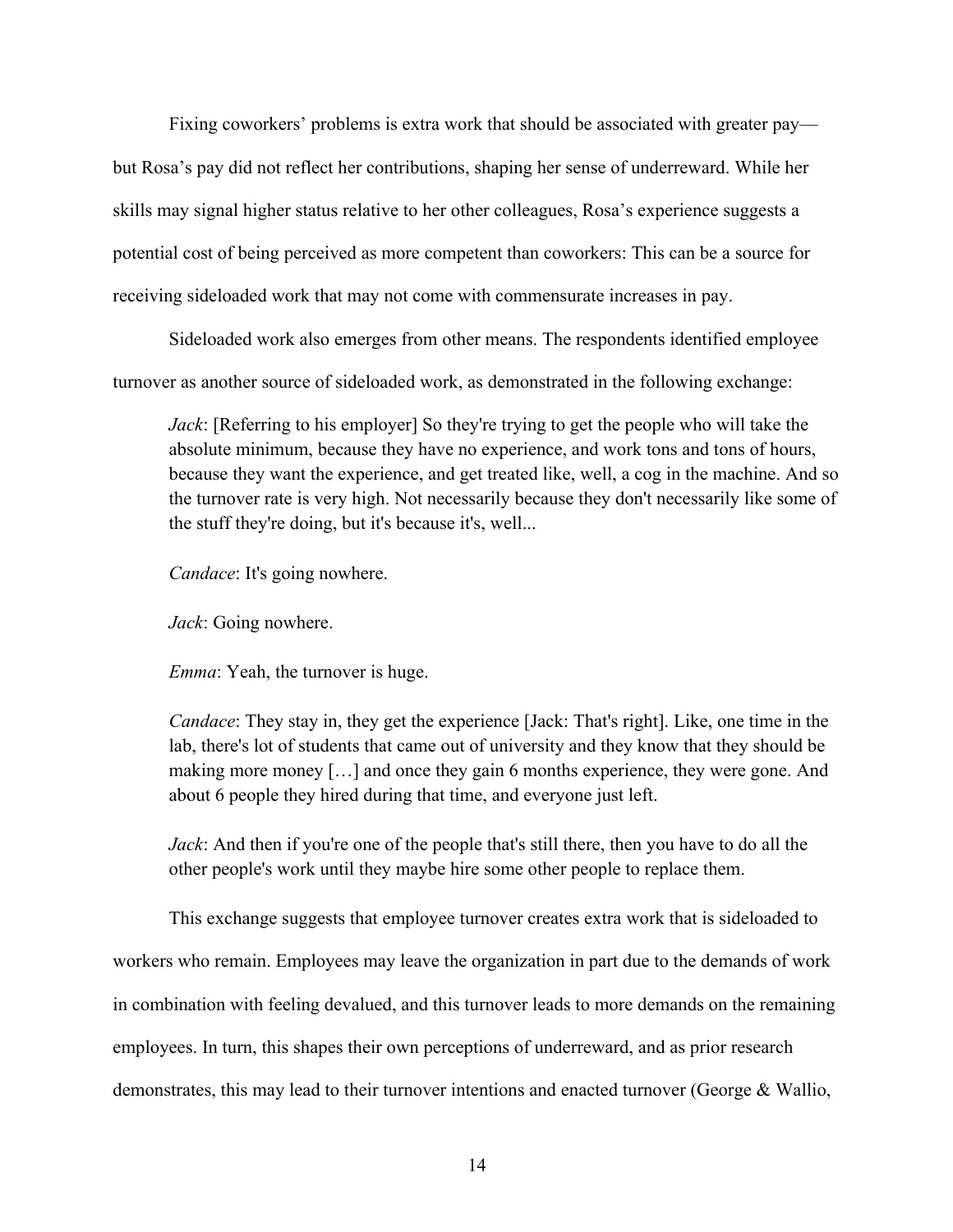2017; Geurts, Schaufeli, & Rutte, 1999). Thus, while employee turnover is often examined as an *outcome* of perceived injustice, these responses suggest another possibility: The turnover behavior of other employees can be a potential *antecedent* of justice perceptions through the creation of sideloaded work for those workers who remain on the job.

Collectively, these interview responses generate novel hypotheses that can be assessed in a broader sample of workers. First, extra work that is downloaded or sideloaded should be associated with higher reward expectations. Second, this relationship is in part due to the ways that extra work increases the intensity of work and contributes to the sense of being overworked and overwhelmed. Based on these themes, we test the following:

*Hypothesis 1*: Higher levels of extra work should be associated with higher expectations of rewards.

*Hypothesis 1A*: Higher levels of job pressure should partly explain the relationship between extra work and higher expectation of rewards.

*Rising Cost of Living and Financial Strain.* Beyond the equity principle and extra work, the interviews also revealed a theme regarding rising costs of living and induced financial strain. The focus group participants directly noted an expectation of correspondence between the costs of living and earnings. For instance:

*Karan*: […] the point of reference for me is the cost of living, like it keeps changing. Like for example, say the mortgage rate goes up couple of years later. I would feel terribly underpaid because I can't meet my expenses.

In another exchange, when the moderator asked participants to reflect on factors that contribute to feeling paid "less than just" (DJ2 in Appendix Table 1) the following discussion unfolded: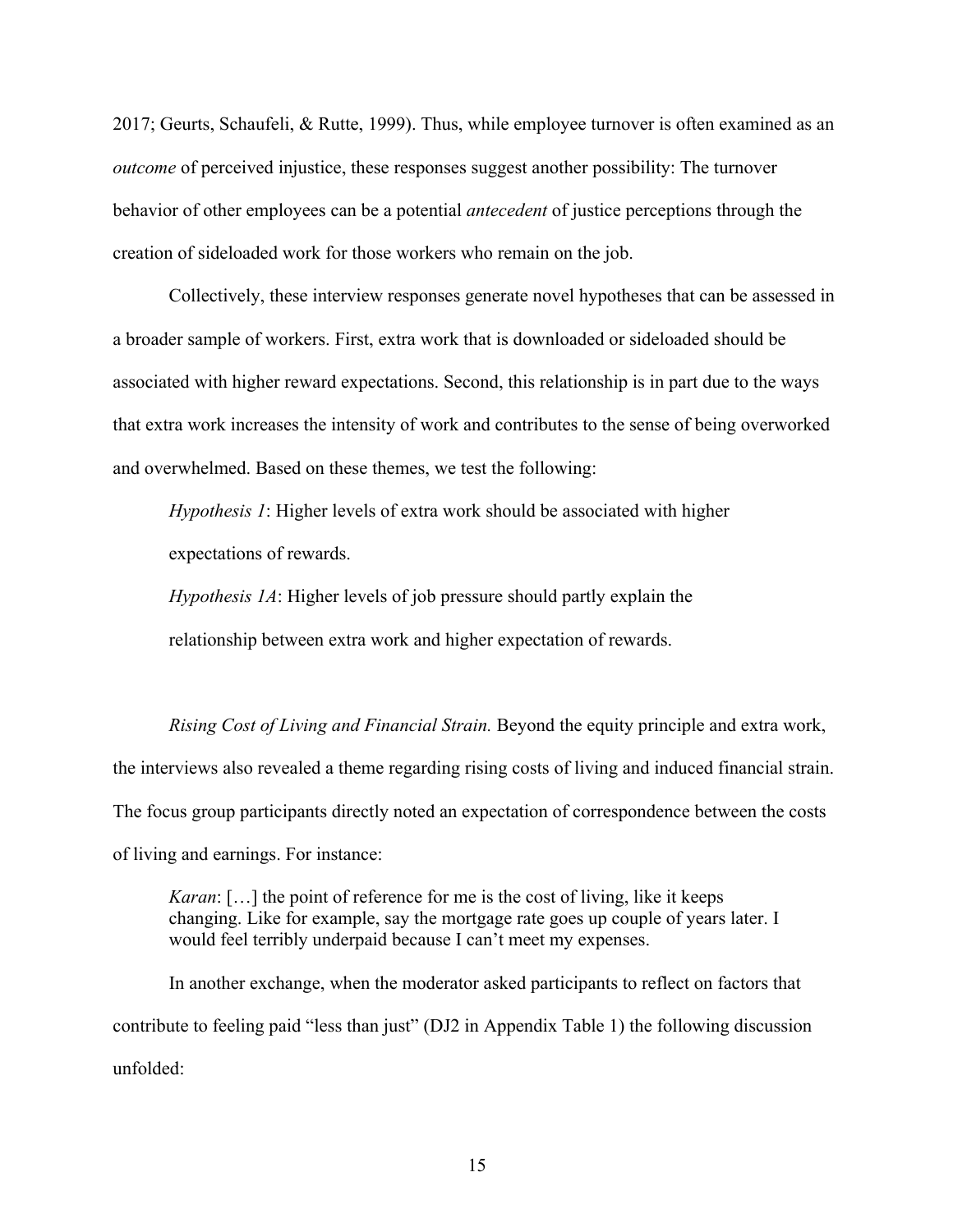*Jack*: So, would you include in here the "Toronto bubble" in terms of some salaries and things being higher than in other areas... as affecting people's pay grade for skill? Because I'll just put it... I haven't worked in Toronto for more than a year, but it's costing me more, it's costing everything more to work in Toronto, but there is no equivalent change there.

*Moderator*: In the pay?

*Jack*: In the pay.

*Moderator*: So, by the "Toronto bubble," what do you mean by that?

*Jack*: Well the people tend to... there's usually higher wages because there's higher costs. I don't know if that's the case every...anymore.

*Madeline*: Not anymore. Back in the day, but not anymore.

Jack's statement that "there's usually higher wages because there's higher costs" invokes

the need principle, which stipulates that rewards should be distributed according to what people

need—or at least their perception of it. Jack recognizes that there are higher costs associated with

living in an urban area like Toronto compared to other less-urban areas, and that wages should

reflect these costs. Madeline's response suggests that wages aligned more closely with costs of

living in the past––but that this is not the case today. Higher costs should correspond with higher

earnings, so we probed on what these costs entail. The participants elaborated:

*Emma*: […] Go right to Barrie, look at rent [Madeline: Yup!], I was looking at Aurora rents the other day [Akhil: Yeah, that's right], and they're like \$1,600.

*Moderator*: So your sense is that, that underlying dynamic makes these questions about pay even maybe more...

*Madeline*: Yes! Cost of living has just nothing to do with what you're getting paid.

*Akhil*: I'm trying to catch up about 40 years with the inflation [some laugh]. I can't. When I moved to Canada, gas was 40 cents a liter. Today, it's \$1.30.

*Emma*: Jobs aren't getting a 2% raise every year. It's not being factored in. It's not.

*Madeline*: It's not even a question where we work. Nobody even gets one anymore. And I thought "really"?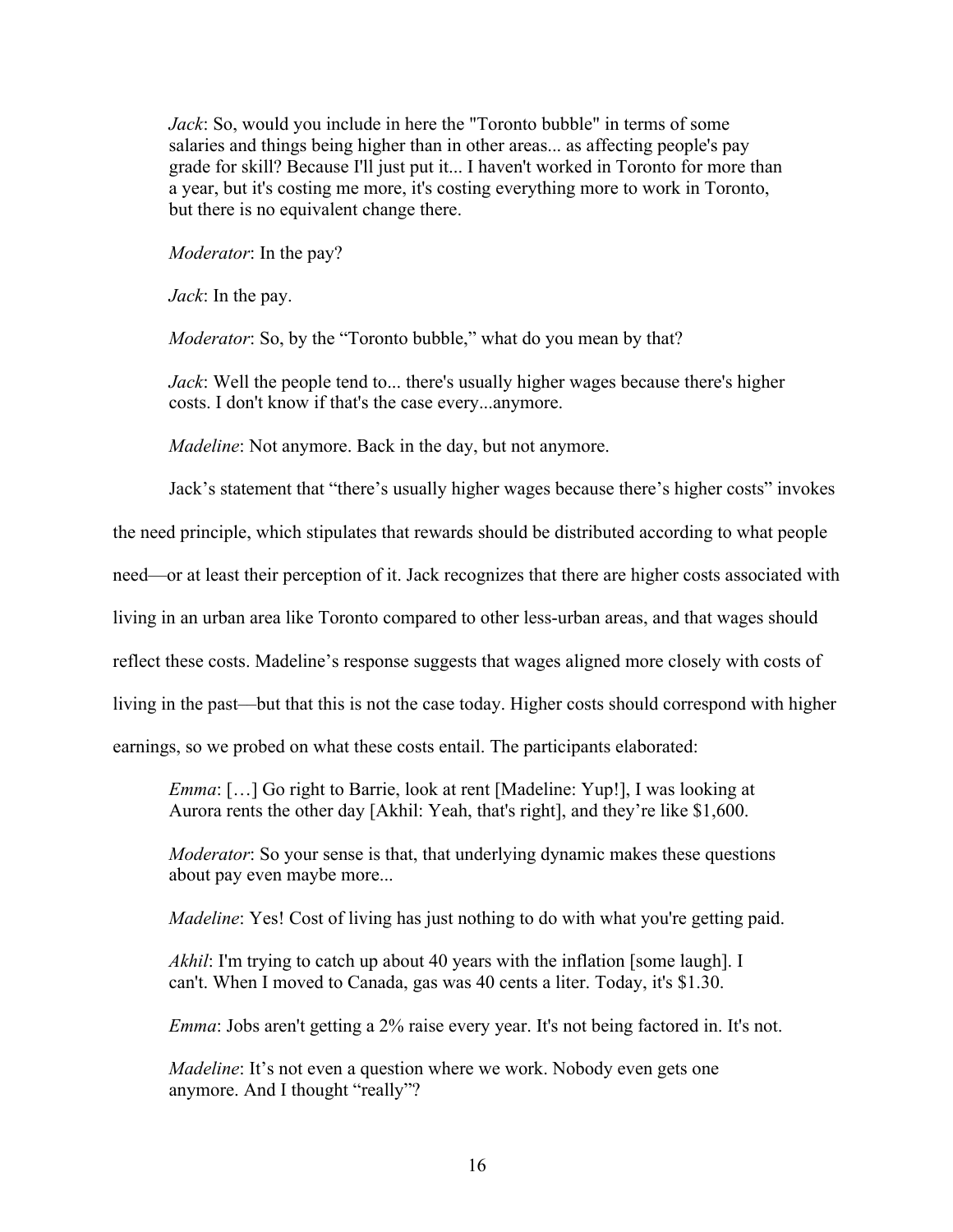*Jack*: Like I haven't gotten a raise, and my commute distance has doubled. [*Emma*: Gas!]. So gas and everything has gone up [*Emma*: Insurance!]. I'm making less just because I'm paying more in gas [*Madeline*: Yeah., *Chris*: Yeah, it's the same].

Rising costs associated with rent, inflation, and commuting means that higher earnings are necessary to meet basic needs. Risings costs of living––and the associated financial strain–– contribute to a greater expectation of rewards. While it was unclear from the responses whether participants expected their *employers* to be responsible for allocating rewards based on these needs, it is clear that individuals do desire an adequate degree of correspondence between their earnings and the rising costs of living. These narratives contribute to the following hypotheses:

*Hypothesis 2:* The perception that the costs of living have increased should be

associated with a higher expectation of rewards.

*Hypothesis 2A:* Financial strain should partly explain the relationship between

cost of living and higher expectation of rewards.

*The combination of contributions and needs.* Some focus group participants interwove experiences about contributions and need, which suggest that elements of work contributions and need may combine to shape reward expectations. For example, Katie, a contract faculty member identified a large pay gap between herself and tenured faculty and described how her work demands spill over beyond the boundaries of the classroom and the scope of compensation:

*Katie*: They would like me to go to meetings if I'm available and things like that. I don't get paid for that kind of stuff. It's in the theatre department, so they don't say you must spend your evenings seeing these shows, but because they are my students so I feel obliged to see them. I don't get paid for that. So, I do a ton of outside work, I mean outside the hours that I spend in the classroom.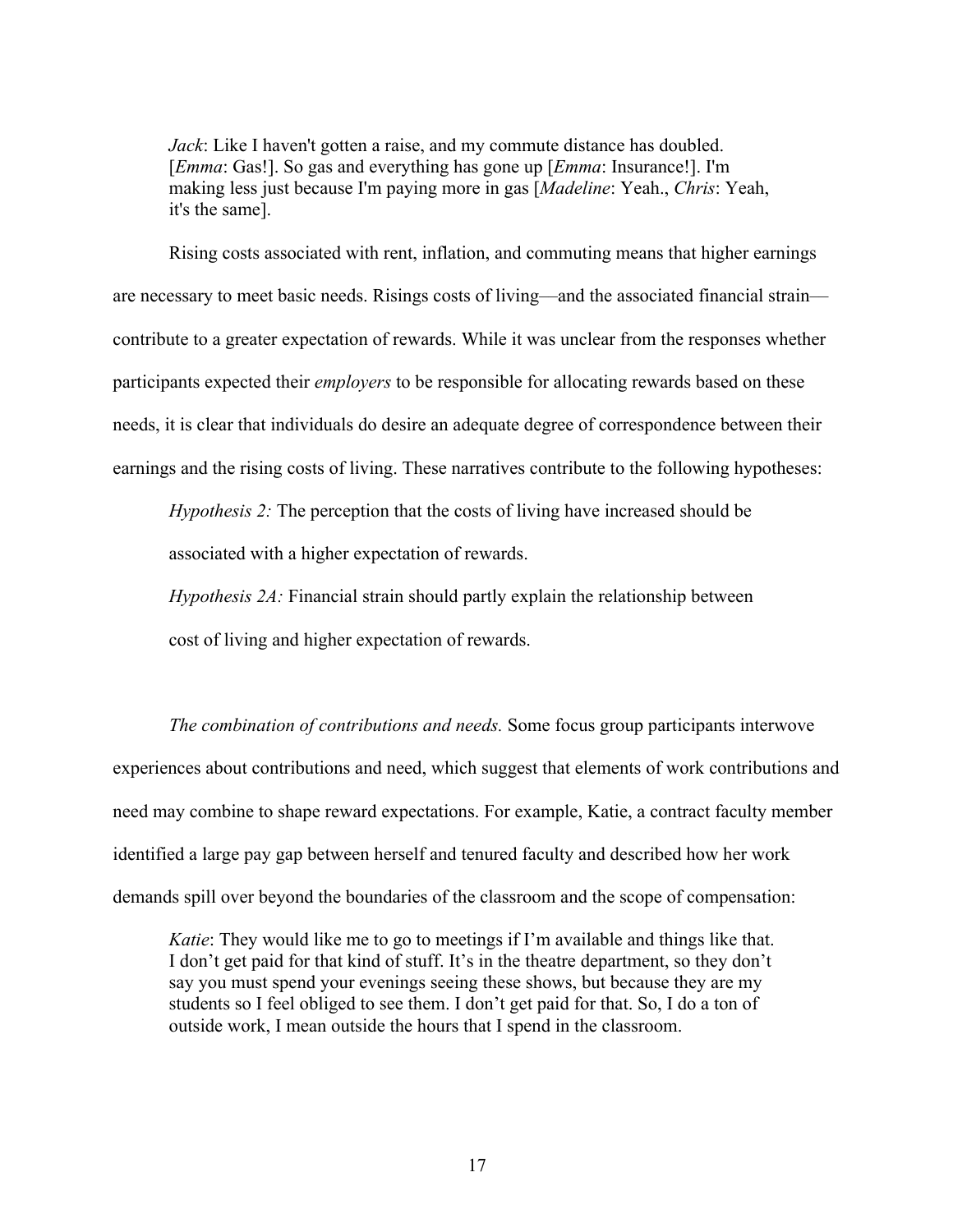Katie then describes a conversation between two women that she overheard on a subway coming to the focus group:

*Katie*: "Why did you decide to go into law?" This is interesting, and she said: "Well, I started off, I went back and got my Masters. I started to teach in continuing education [at a university]. You know, a lot of teachers I was working with were just saying 'We make no money. We can't even afford to buy a car." So she said "So I decided to write my LSATs." And then I mean [laughs], she's never looked back. But it was interesting for me to eavesdrop on that because I thought you were *absolutely* right there. You can't even afford to buy a car. You know, I work, I'm up at [a university] 4 days a week. I'm not teaching all day, but when I'm not, I'm juggling other jobs and I'm also taking a ton of work home that I don't get paid for and, you know, it goes on.

Katie's response suggests that concerns about extra work, overload, and financial need shape greater reward expectations. She engages in additional work that is not compensated; at the same time, she evokes the need principle as "affording a car"—this represents a standard of living she feels entitled to (Kittel, 2020). Katie's narrative suggests two possibilities: One is that elements of contributions and need have *independent* effects on reward expectations. Another is that these factors also *interact* to shape even greater expectation of rewards. That is, concerns about need may exacerbate the felt injustice associated with work contributions. With these ideas in mind, we test the following:

*Hypothesis 3:* The effects of extra work and job pressure on reward expectations should be stronger among those who perceive higher cost of living and financial strain.

The focus group generated rich narratives and testable themes about the sources of perceived underreward. We now turn to the quantitative component of this study where we assess whether these detected patterns generalize to the broader Canadian working population.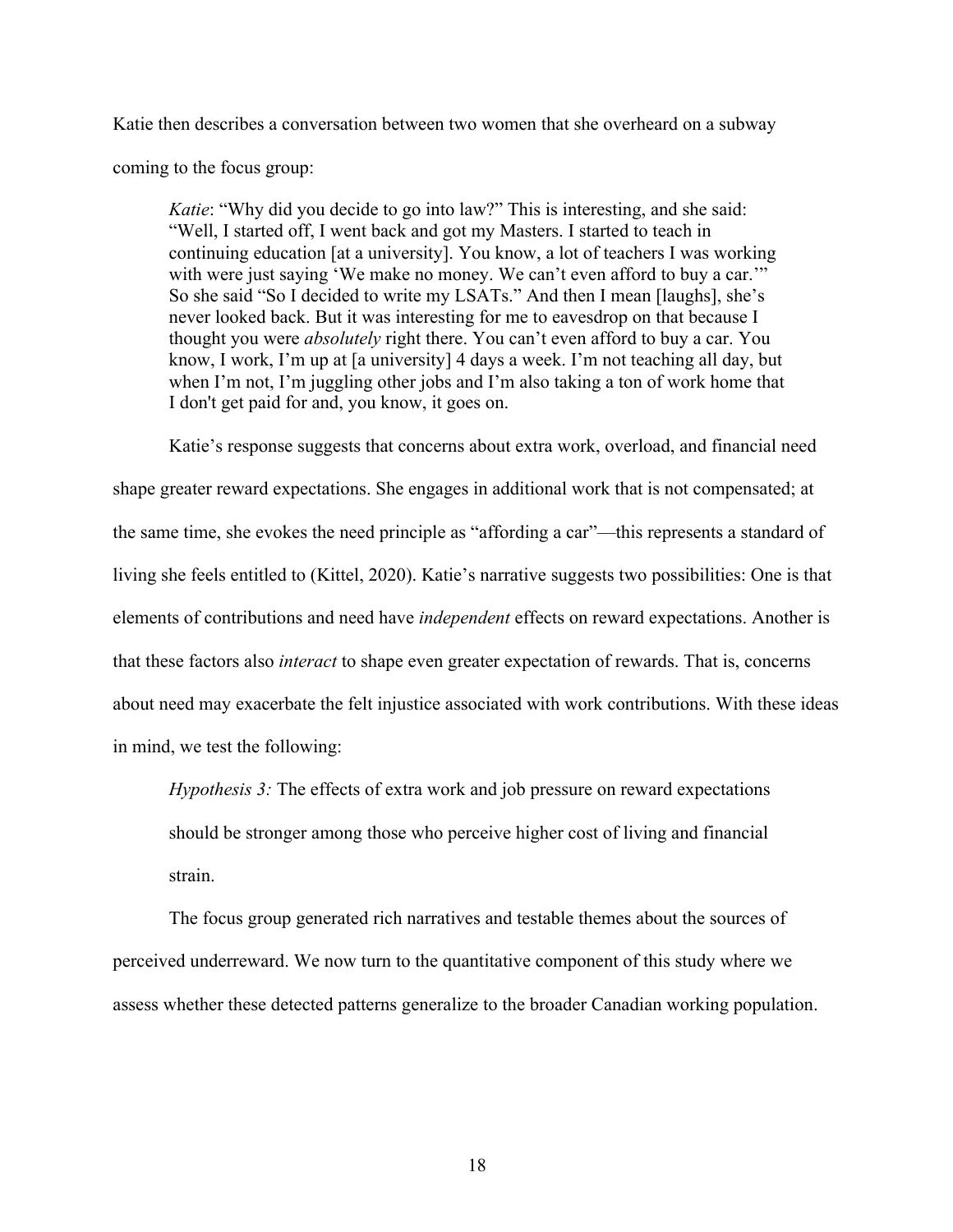#### NATIONAL SURVEY OF CANADIAN WORKERS

#### *Sample*

We test our hypotheses with data from the 2019 Canadian Quality of Work and Economic Life Study (C-QWELS), a nationally representative survey of Canadian workers. Respondents are members of the Angus Reid Forum, an online panel of about 65,000 respondents built and managed by Angus Reid Inc (www.angusreid.org). A random sample of 2,524 workers was selected from this panel and were asked to participate in the survey (42% response rate).<sup>2</sup> The survey includes questions about work effort and need that we constructed based on the responses from the focus group interviews. The results were weighted by age, gender, education, and region based on distributions of the 2016 Canadian Census data to ensure representativeness. We excluded business owners and self-employed workers from our analysis as these workers have more latitude in setting their own earnings compared to those who work for an employer (e.g. Schunck et al., 2015). Missing values were addressed using multiple imputation with 100 replications. The final analytical sample consists of 2,111 workers.

#### *Measures*

*Justice evaluation.* We use the following item to measure workers' justice evaluation of earnings: "When you think about the pay you get for your job, do you feel your pay is unfairly

<sup>&</sup>lt;sup>2</sup> The Angus Reid Forum contains enough people in each major demographic group to draw randomized samples that represent the population as a whole. To ensure that participants represents the public in terms of demographics and attitudes, surveys are based upon representative samples from each panel that are randomized and statistically weighted according to the most current demographic and regional voting data available. In the case of C-QWELS, sample selection started with creating a balanced sample matrix of the Canadian population. A randomized sample of Angus Reid Forum members are then selected to match this matrix to ensure a representative sample. Subsequent to this step, final sample data is analyzed and weighted to a series of variables (age, gender, region, 2015 Federal Election voting behavior) to ensure balanced representativeness of all working Canadians.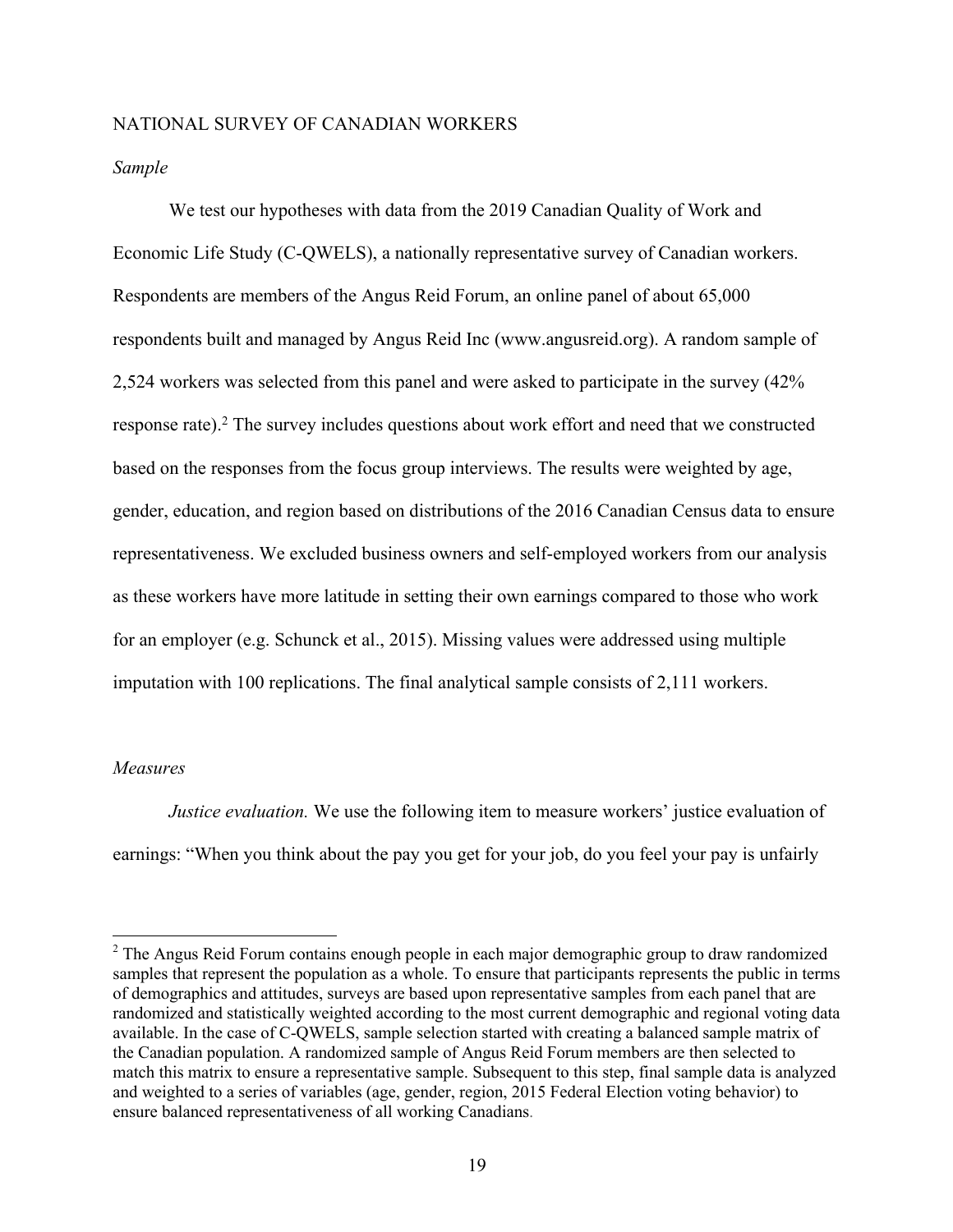low, unfairly high, or is it a fair amount?" We coded this measure so that higher values indicate more underreward: -5 (Unfairly high) to  $+5$  (Unfairly low) with 0 indicating "a fair amount." A similar item has been assessed in a national survey of German workers and reported in recently published research (Sauer & May, 2017; Schneider & Valet, 2017). The mean justice evaluation is .866 (SD = 2.059). Thus, on average, respondents reported to be slightly underrewarded consistent with other recent data from workers in Canada (Narisada, 2020) and Germany (Sauer & May, 2017; Valet, 2018).

*Extra work*. Based on the responses from focus group participants, we constructed three items to measure extra work that is downloaded or sideloaded: "I am expected to do things that go beyond my job description or duties," "Sometimes it feels like responsibilities are downloaded from those in more senior positions," and "I have to do extra work because of the lack of effort or mistakes from others." The response choices are coded as (1) "strongly disagree," (2) "somewhat disagree," (3) "somewhat agree," and (4) "strongly agree." We averaged the items to create the extra work index (alpha  $= .63$ ).

*Job pressure*. We use the following items that refer to the last three months: "How often did you feel overwhelmed by how much you had to do at work," "How often did you have to work on too many tasks at the same time," and "How often did the demands of your job exceed the time you have to do the work?" The response choices are coded as: (1) "never," (2) "rarely," (3) "sometimes," (4) "often," and (5) "very often." We averaged the items to create a job pressure index (alpha = .88).

*Cost of living*. We use the following item to assess the subjective evaluation of cost of living: "How has your experience of the cost of living changed during the past few years?" The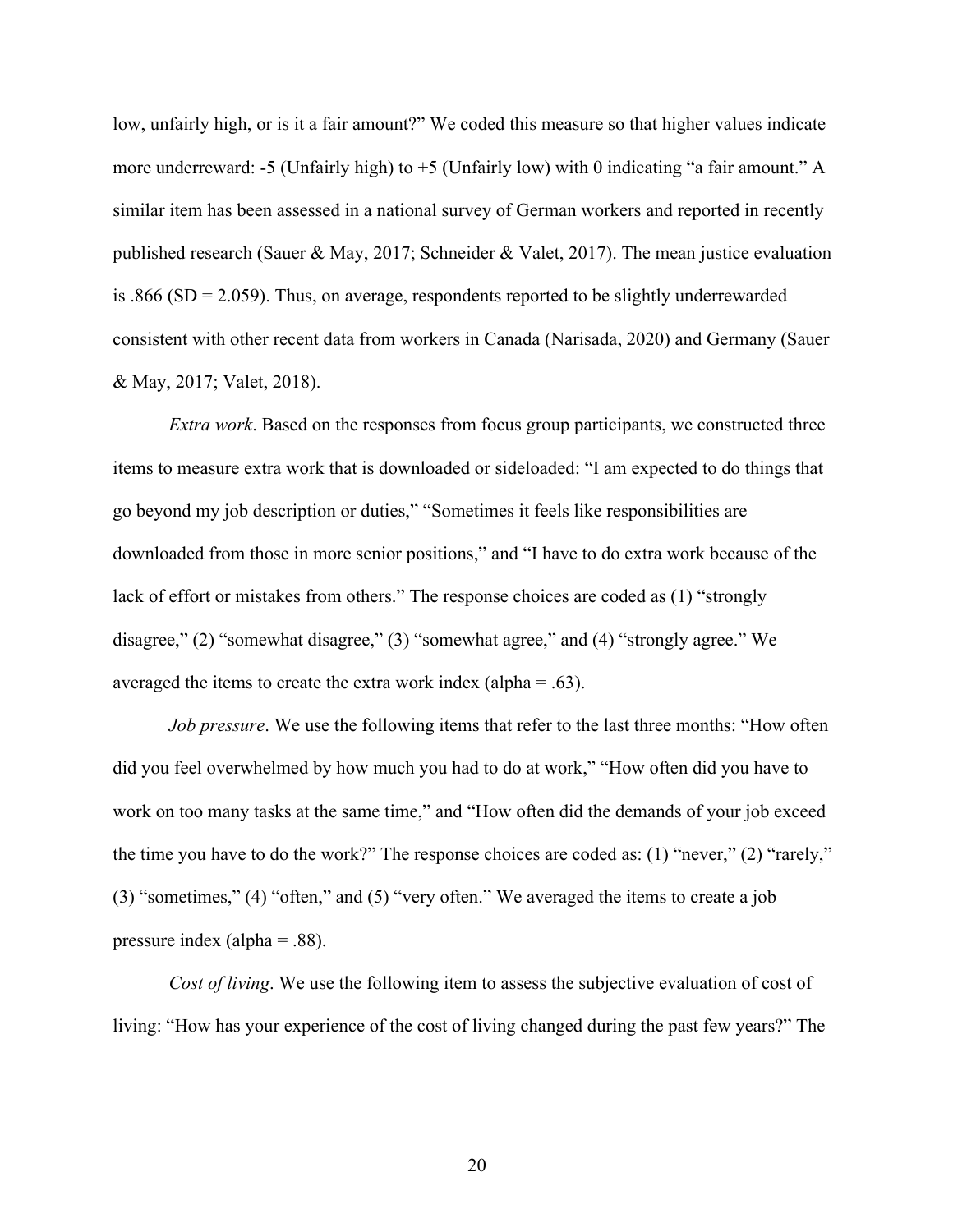response choices are coded as: (1) "gotten much better," (2) "gotten somewhat better," (3) "stayed the same," (4) "gotten somewhat worse," and (5) gotten much worse."

*Financial strain*. We use the following three items to assess financial strain. The first two items ask: "How often in the past year did you not have enough money to buy clothes or other things that your household needed?" and "How often in the past year did you have trouble paying the bills?" The response choices are coded as (1) "never," (2) "rarely," (3) "sometimes," (4) "often" and (5) "very often." The third item asks: "How do your finances usually work out by the end of the month?" The response choices are coded as (1) "a lot of money left over," (2) "a little money left over," (3) "just enough to make ends meet," (4) "barely enough to get by," and (5) "not enough to make ends meet." We averaged the items to create a financial strain index  $\text{(alpha = .85)}.$ 

*Control variables*. We control for social and economic statuses and working arrangements as these may be associated with dimensions of effort, need, and the justice evaluation. *Education* is coded (1) some elementary or high school, (2) high school graduate, (3) some college/trade school, (4) graduate from college/trade school, (5) some university, (6) university undergraduate degree, and (7) university graduate degree. Personal income is measured as personal income before tax in 2018. We use the natural log of personal income in our analyses. *Occupation* is coded (1) higher administrative, (2) professional and technical, (3) clerical, (4) sales, (5) service, (6) skilled worker, (7) semi-skilled worker, (8) unskilled worker, and (9) other. *Work hours per week* is coded (1) fewer than 30 hours, (2) 30 to 39 hours, (3) 40 to 49 hours, and (4) 50 + hours. *Work contract* is coded (0) full-time and (1) part-time. *Work sector* is coded (1) for-profit, (2) government, and (3) non-profit. Demographic controls include *gender* (0= men, 1=women, 2=prefer not to identify), *visible minority status* (0 = not a visible minority,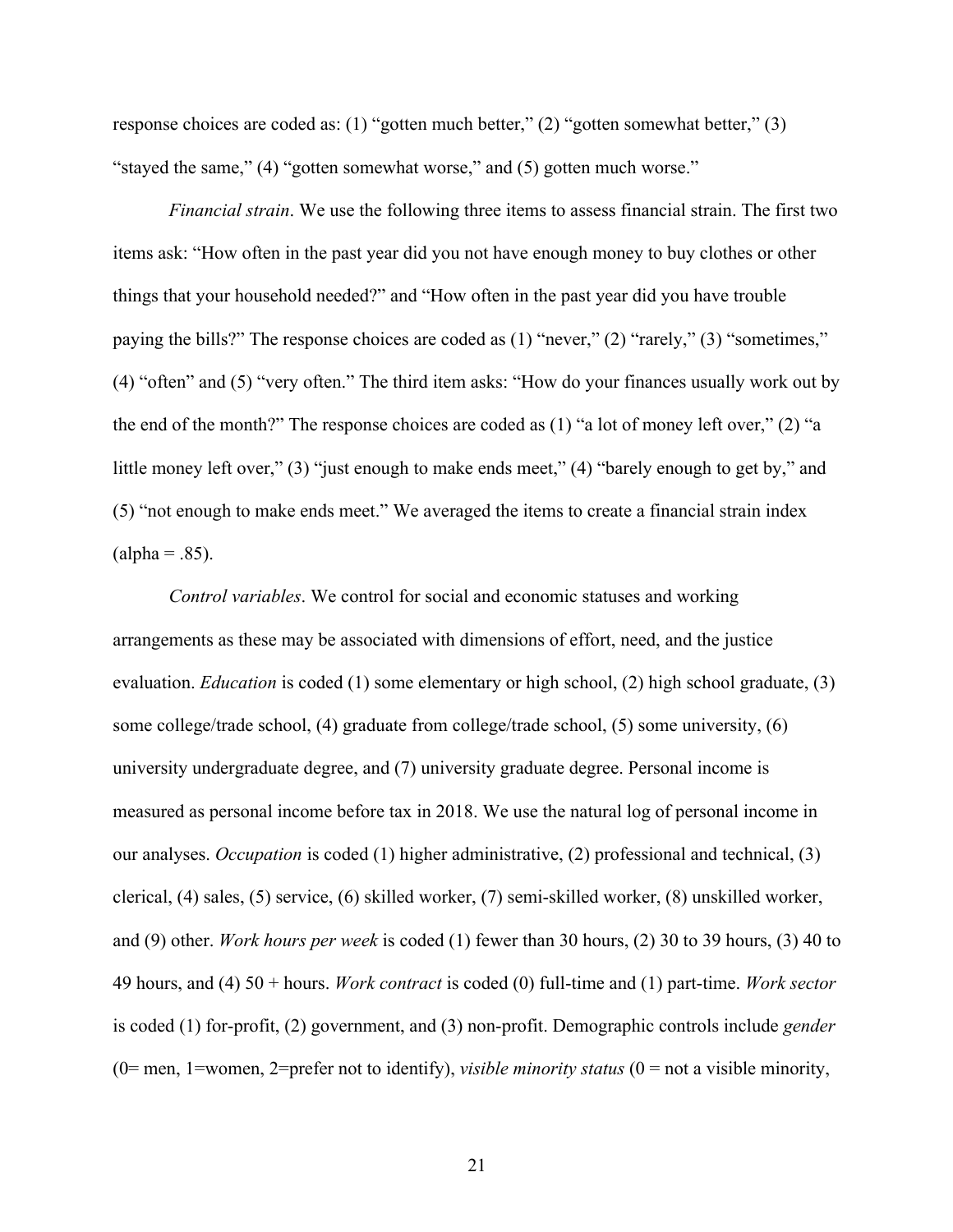1 = visible minority), *marital status* (0 = not married, 1 = married), *number of children* under 18 living at home, *age* (in years), and *region of residence*. Table 1 reports the weighted descriptive statistics for all study variables.

#### *Plan of Analysis*

We test our hypotheses in Table 2 using OLS regression techniques. First, we examine how dimensions of contributions are associated with the justice evaluation. Model 1 tests Hypothesis 1 by examining the relationship between extra work and the justice evaluation, net of personal income and other controls. Model 2 tests Hypothesis 1A by adding job pressure. Second, we assess how dimensions of need are associated with the justice evaluation. Model 3 tests Hypothesis 2 by adding cost of living, and model 4 tests Hypothesis 2A by adding financial strain. Comparing models 2, 3, and 4 allows us to evaluate the independent contributions of work demands, perceived cost of living, and financial strain. Subsequent models test Hypothesis 3 by including the following interaction terms: Extra work  $\times$  Cost of living, Extra work  $\times$  Financial strain, Job pressure  $\times$  Cost of living, and Job Pressure  $\times$  Financial strain.

It is important to note that our analysis examines the effects of extra work, cost of living, and financial strain on the *justice evaluation*—net of personal income. Distributive justice theory assumes that the comparison between the just reward and the actual reward produces the justice evaluation. Given this formulation, Jasso and colleagues (2016, p.208) argue: "For given Actual Reward, the question whether a Rewardee characteristic is associated with the Justice Evaluation is equivalent to the question whether that Rewardee characteristic is associated with the Just Reward." For example, if we observe a positive association between extra work and the justice evaluation in the underreward direction––net of personal income––this indicates that extra work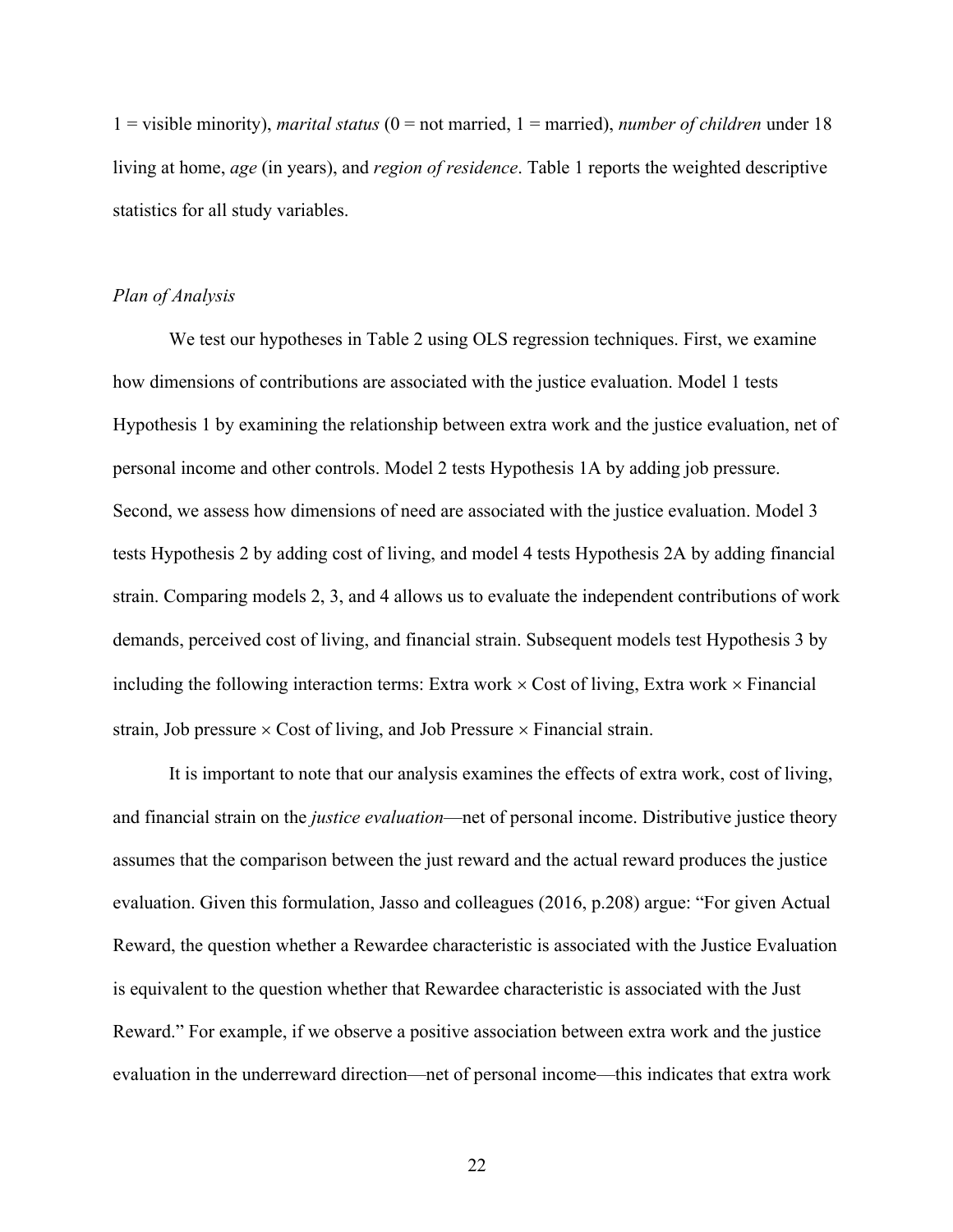is linked to a higher just reward. This logic guides our decision to regress the justice evaluation on our focal predictors while statistically controlling for personal income.

## *Results*

In Table 2, model 1 indicates that extra work is associated positively with the justice evaluation in the underreward direction  $(b = .511, p < .001)$ .<sup>3</sup> Model 2 indicates that job pressure is also positively associated with justice evaluation in the underreward direction  $(b = .299, p$ < .001). The inclusion of job pressure reduces the coefficient for extra work by 42 percent, although it is still statistically significant ( $b = .298$ ,  $p < .001$ ). This suggests that extra work is associated with greater underreward, in part because extra work is associated with greater job pressure. However, both have independent associations with the justice evaluation.

Shifting to dimensions of need, Model 3 indicates that the perceived rising cost of living is associated with the justice evaluation in the underreward direction  $(b = .284, p < .001)$ . In model 4 financial strain is also positively associated with the justice evaluation in the underreward direction ( $b = .215$ ,  $p < .001$ ). The inclusion of financial strain reduces the coefficient for cost of living by 21 percent, although it remains statistically significant (*b* = .225,  $p < .001$ ). This shows that cost of living and financial strain each have mostly independent associations with the justice evaluation. Moreover, because these models control for personal income, these patterns indicate that higher levels of extra work, job pressure, cost of living, and

<sup>&</sup>lt;sup>3</sup> Some patterns among the control variables are noteworthy. First, we observe that occupying lower occupational classes are associated with the justice evaluation in the underreward direction. This is consistent with prior findings on occupational prestige and the justice evaluation (eg. Alves & Rossi, 1978). Compared to employment in the private sector, employment in the government sector is associated with the justice evaluation in the overreward direction. Finally, compared to men, women are more likely to perceive underreward. This difference, however, is explained once we adjust for job pressure (see model 2).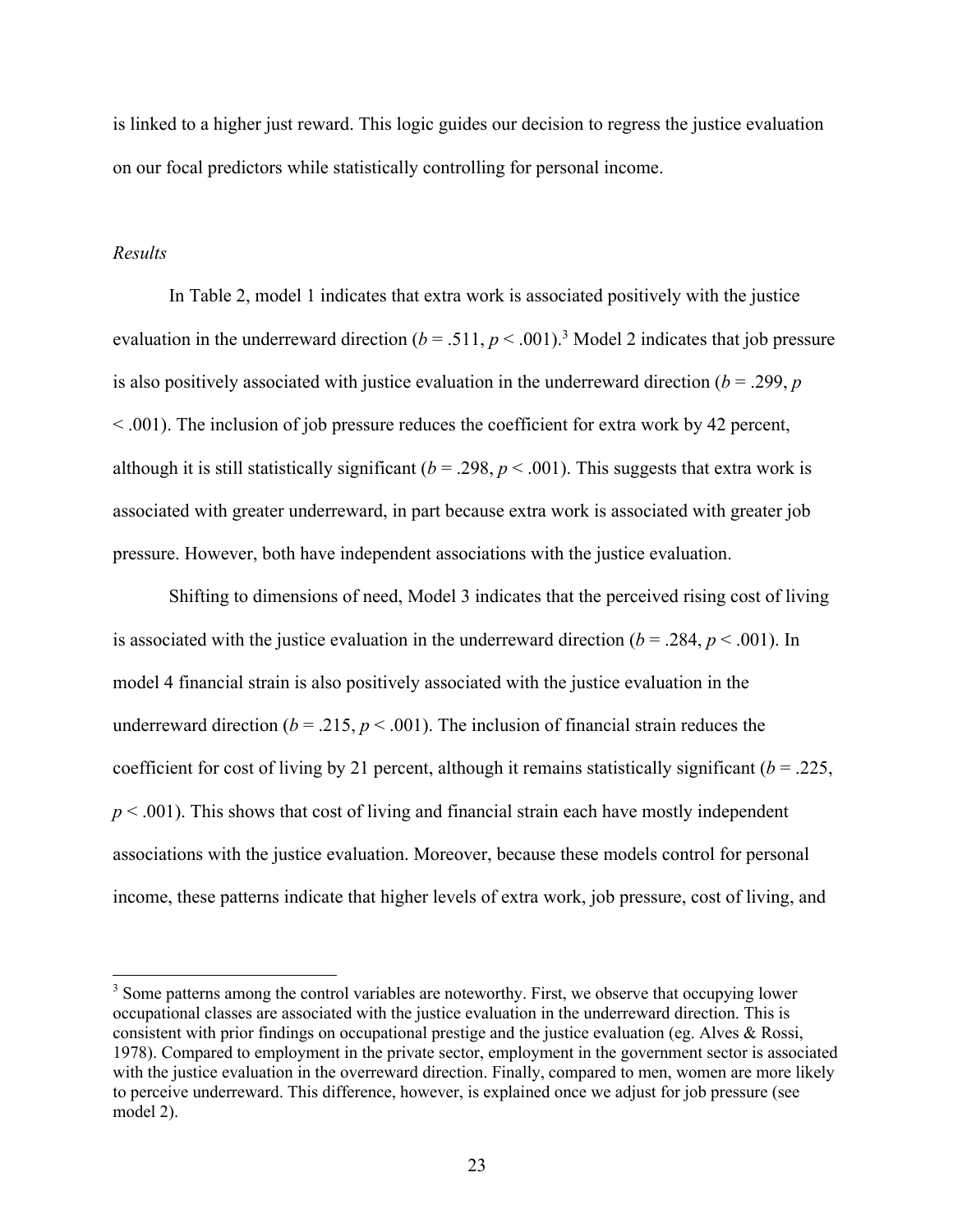financial strain are positively associated with workers' just reward. Collectively, the results support Hypotheses 1–2A.

In our analyses of interaction effects, model 5 indicates a significant interaction effect between extra work and financial strain ( $b = 0.128$ ,  $p < 0.05$ ). For ease of interpretation, Figure 1 displays the relationship between extra work and the justice evaluation across levels of financial strain. Higher levels of extra work are associated with more underreward––but this relationship is stronger among those who perceive a higher level of financial strain. Separate analyses (not shown), indicate that the three other interaction terms are not statistically significant: Extra work  $\times$  Cost of living (*b* = .104, *p* = .068), Job pressure  $\times$  Cost of living (*b* = .006, *p* = .902), and Job Pressure  $\times$  Financial strain ( $b = .053$ ,  $p = .211$ ). Collectively, these results provide partial support for Hypothesis 3.

#### DISCUSSION

A central question in distributive justice is: What do people think is just? It is important to document the answers to this question, especially given the consequences of perceived underreward for employee health and well-being (Colquitt et al., 2001; Robbins, Ford & Tetrick, 2012). Using a mixed methods research design, our study provides one answer to this question by elaborating on the forms of work-related contributions and need that shape contemporary workers' sense of their just reward. Our focus group participants shared stories about "downloaded" and "sideloaded" extra work, rising costs of living, and financial strain that elevated their expectations for greater rewards and contributed to their sense of being underrewarded. We then operationalized these themes and examined whether the patterns may be generalized to the broader population of Canadian workers. These results demonstrated that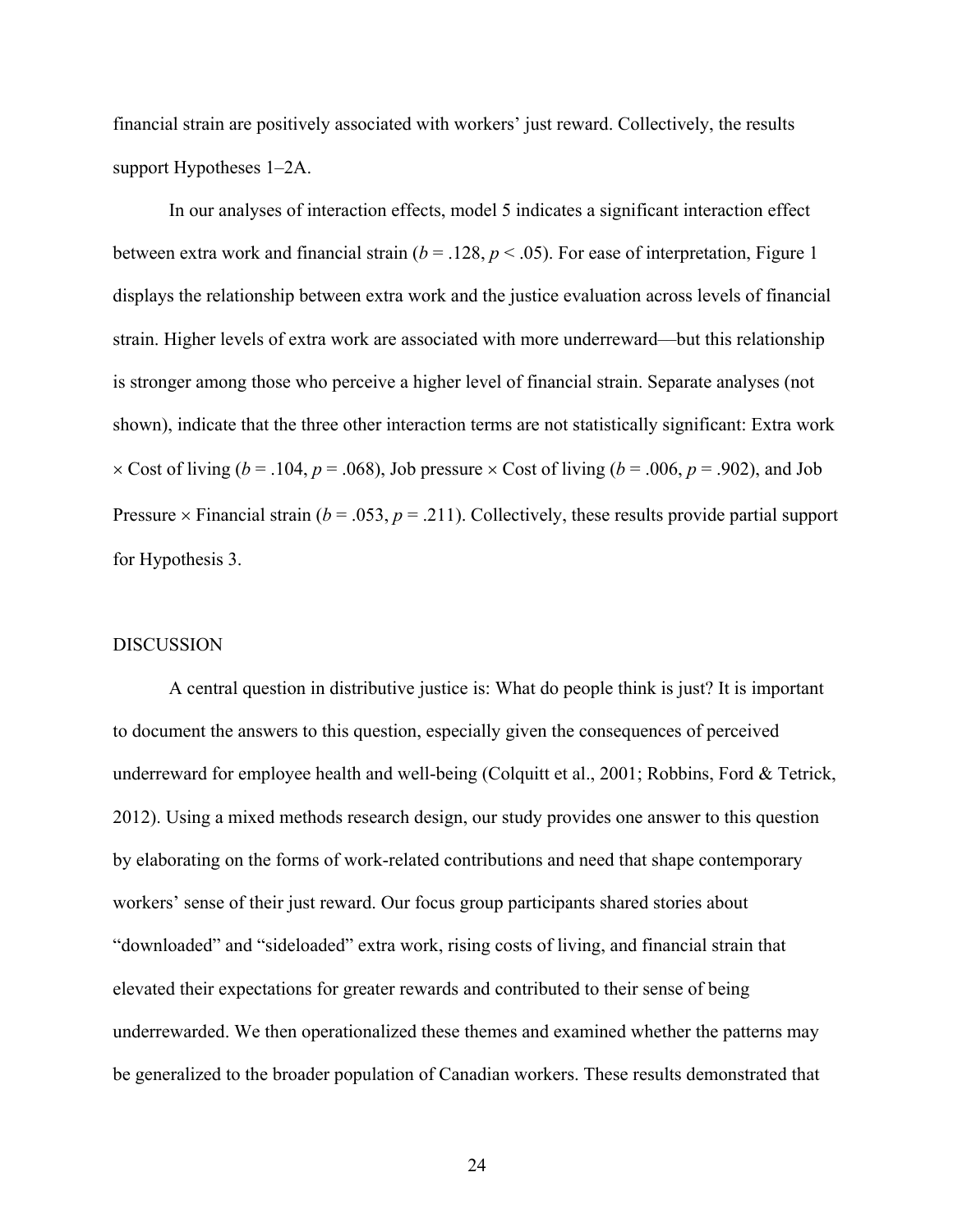each of these factors are independently associated with the just reward, and in some instances interact to shape even greater reward expectations. We discuss our main contributions below.

The equity principle is a central distributive justice rule that shapes expectations for greater rewards––and "effort" is a key input that shapes individuals' reward expectations (Adams, 1963). Researchers have measured effort in various ways to examine its association with evaluations about fair earnings. Factorial survey studies have operationalized effort with general measures of effort at work, while studies of reflexive justice evaluations have commonly operationalized effort in terms of working hours. Inspired by research on occupational stress that conceptualize work effort broadly as exposure to work demands (Siegrist et al., 2004), we set out to examine how workers made sense of their work effort and how they were related to their expectations of rewards. Our focus groups highlight the role of extra work and the associated feelings of being overwhelmed as factors that elevate reward expectations. First, extra work can be *downloaded* from those who hold higher positions of authority. Such work can emerge from organizational restructuring: When senior positions are dissolved, extra work is downloaded to workers below. The nature of downloaded work also entails the type of documentation work that takes away from one's principal and perhaps more gratifying work. Second, extra work can also be *sideloaded* from coworkers or others who occupy similar levels in the organizational hierarchy. Sideloaded work can emerge when one must take on extra work to correct for colleagues' mistakes or cover for those who are less skilled. One unexpected way in which sideloaded work occurs is through employee turnover. The reduced number of workers lead to more extra work—and completing the work of multiple people can lead to greater reward expectations. Taken together, our interviews document the forms of "extra work" as a workrelated input and how this shapes the just reward. Given that the participants' narratives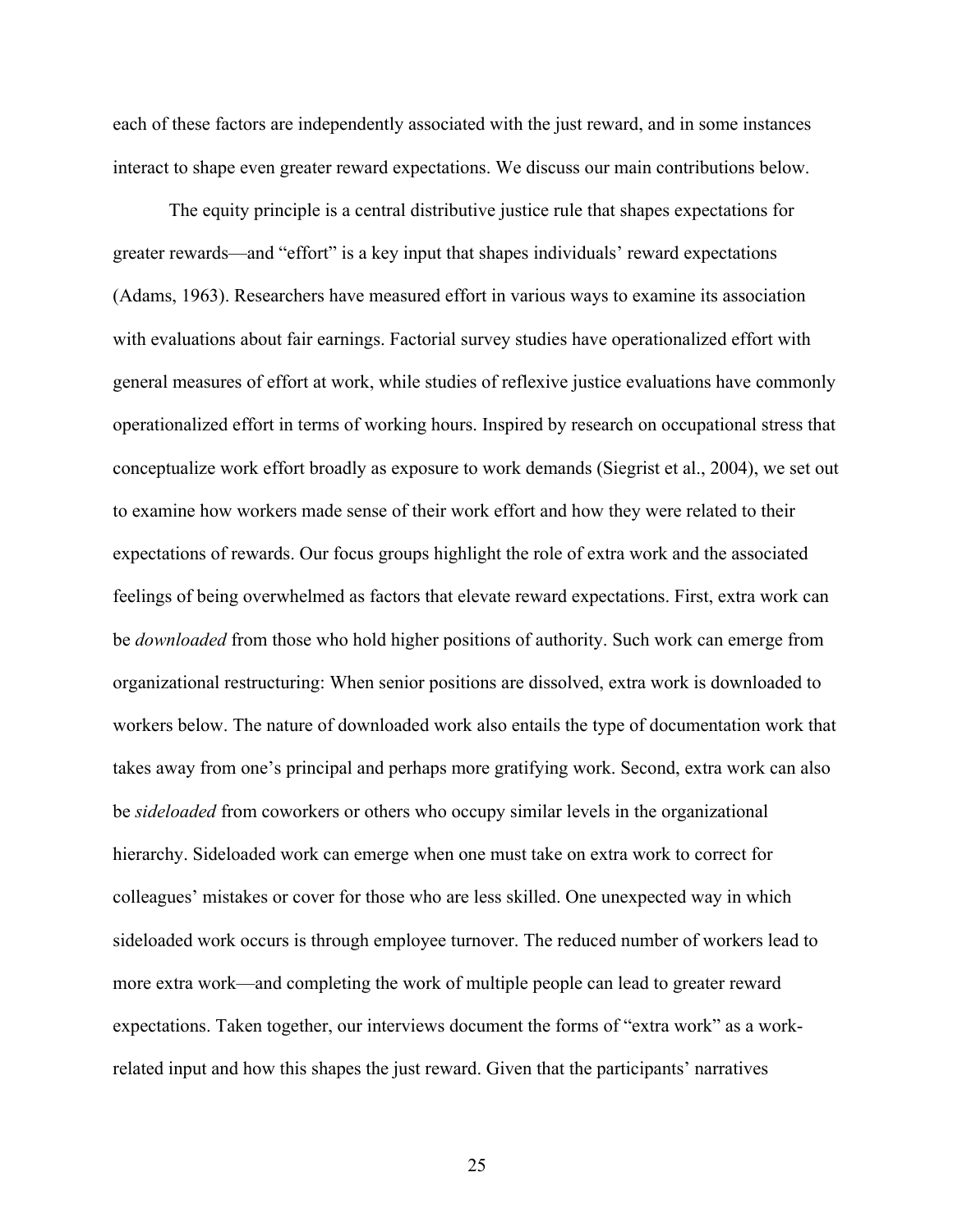intersected with feelings of devaluation and exploitation—and the implications for workers' sense of self—we encourage future research to examine whether workers' self-esteem and subjective social status may explain the link between extra work and elevated reward expectations.

In addition to the equity principle, prior research indicates that the need principle also guides people's ideas about what individuals should earn (Deutsch, 1975). Prior research using vignettes have documented the relevance of marital and parental statuses in shaping observers' evaluations of what people should earn. We sought to extend this research by directly assessing how workers' financial circumstances shape evaluations of their own earnings. Our focus group respondents invoked the need principle in discussing their source of perceived underreward. The perception that their earnings have not kept up with increases in the cost of living––and the associated financial strain––contribute to their greater just reward and a sense of underreward. Need-based justice entails the idea that individuals are entitled to a certain standard of living (Kittel, 2020). Our focus group participants suggest that this standard of living entails costs associated with housing, inflation, and commuting––and noted that their earnings should reflect increases in these costs. Prior research suggests that need considerations are unlikely to be salient in the work context where relationships tend to be impersonal and the situational goal emphasizes productivity (Deutsch, 1975; Leventhal, Karuza, & Fry, 1980). While we did not find evidence that workers hold their employers responsible for distributing earnings based on need, it is clear that need considerations do play a role in elevating workers' just reward and shaping workers' sense of underreward.

Though these focus groups generated themes that elaborate on the equity and need principles, these results are limited to a specific group of workers in Toronto. We therefore tested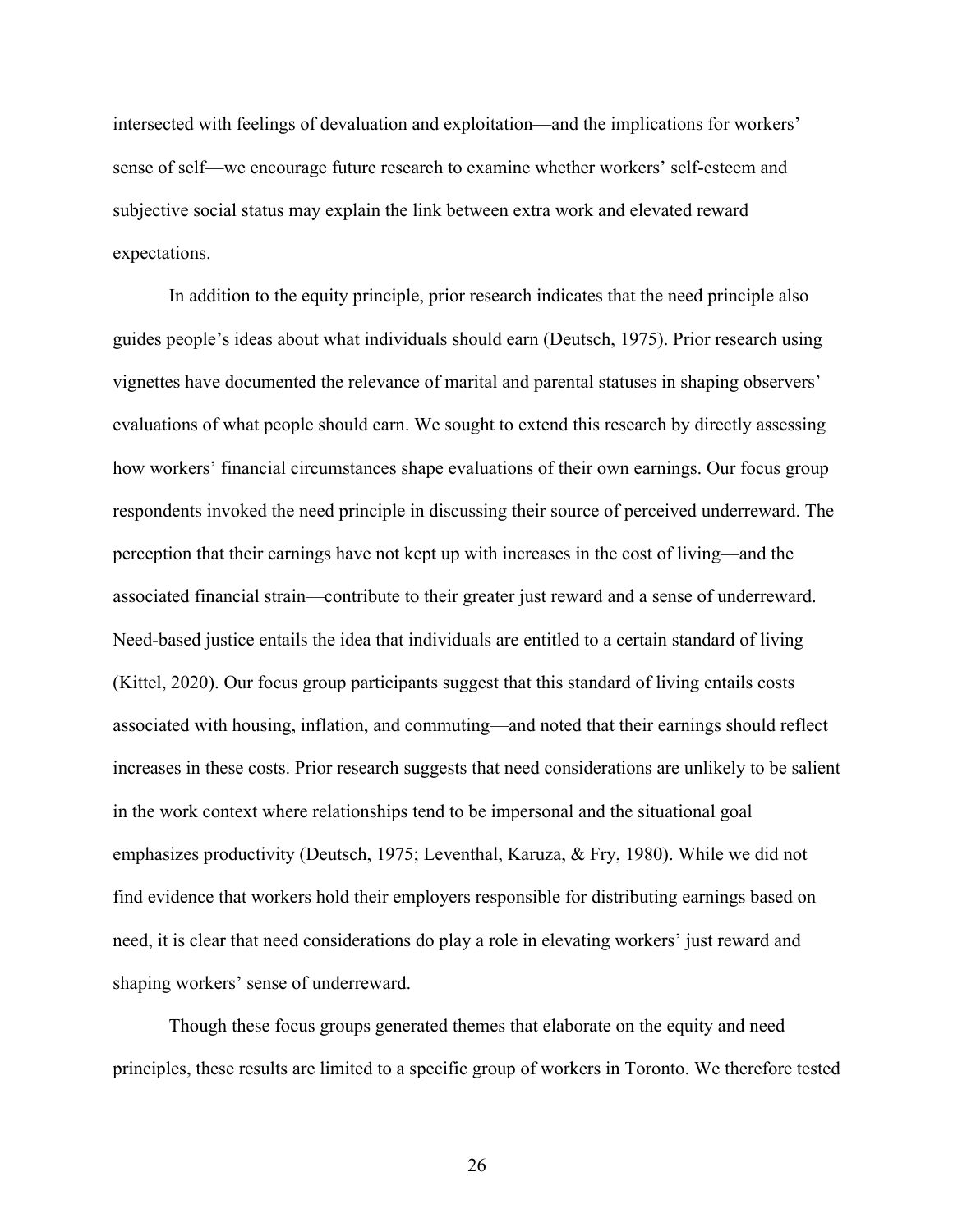hypotheses generated from the focus groups by operationalizing the key themes and examined how they are associated with the just reward in a national sample of Canadian workers. Overall, the quantitative results demonstrate that the themes identified in the focus groups generalize to the broader population of working Canadians: Higher levels of extra work, rising cost of living, and financial strain are each associated with greater reward expectations. Our results also indicate *processes* of work effort and need that were suggested in the focus group narratives. For instance, extra work is associated with a higher just reward, in part, because extra work increases feelings of being overworked and overwhelmed. Likewise, the evaluation that the cost of living has gotten worse over the years is associated with a higher just reward, partly because rising cost of living is associated with financial strain.

The quantitative results also reveal that elements of work effort and need can also interact to shape the just reward. Specifically, we found that higher levels of extra work are associated with higher reward expectations—but more strongly for those who report higher financial strain. The particular combination of engaging in uncompensated extra work while being financially strained may implicate a sense of devaluation and injustice that shapes even greater reward expectations. According to the justice judgment model, an individual's judgment of how much of an outcome he or she deserves is an *additive* function of deserved outcomes based on each distributive justice rule (Leventhal, 1980). Our findings suggest that under some circumstances the judgments of deservingness may be a *multiplicative* function of distributive justice principles: The amount of reward deserved based on the equity rule may depend on need considerations.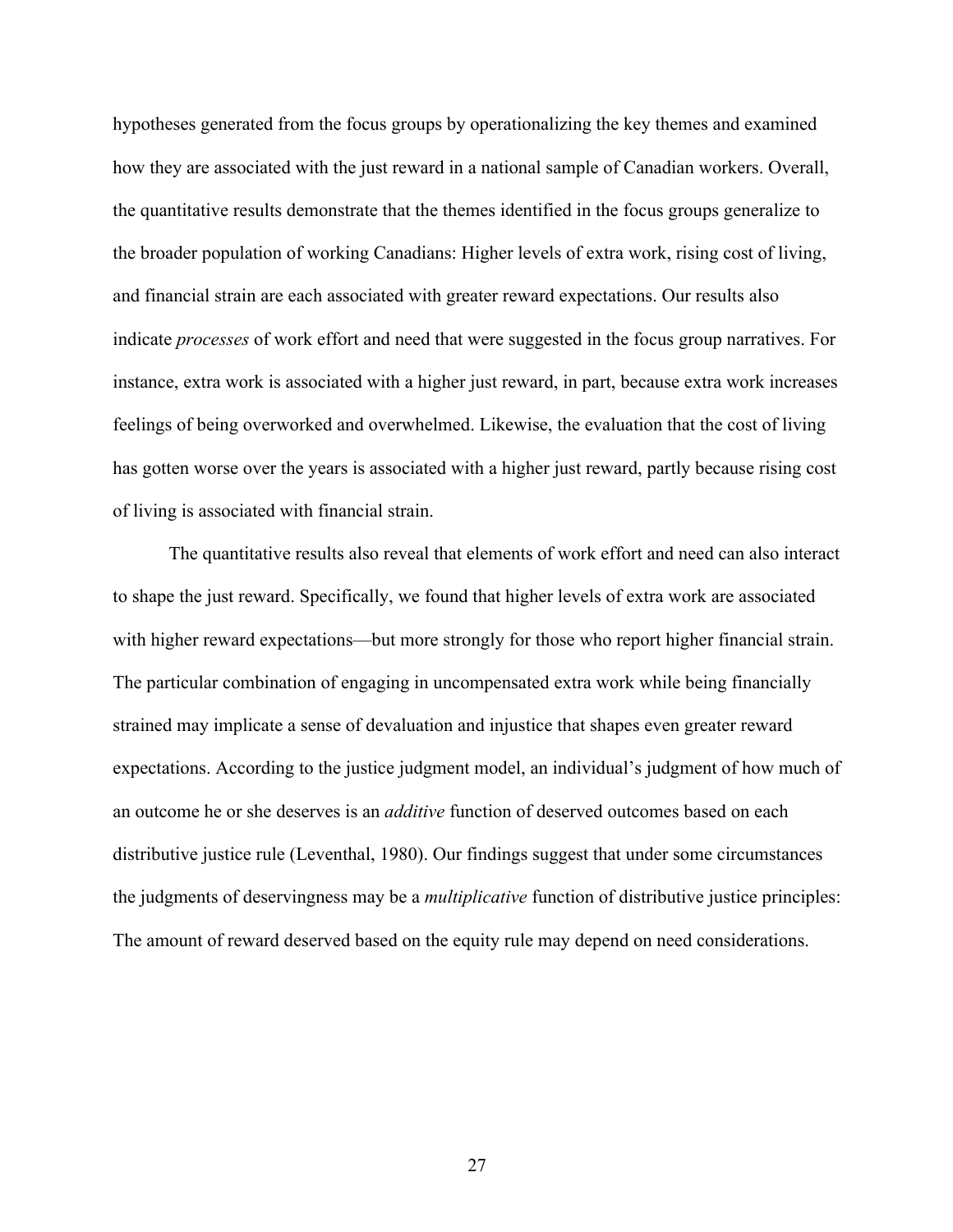## *Practical Implications: What can employers do?*

We wish to close by reflecting on the practical implications. Organizations should care about their employees' perceptions of underreward. This is evidenced not only by research that documents the effects of underreward on employee health, but also by studies that demonstrate its association with behavioral outcomes that concern organizations like absenteeism (De Boer, Bakker, Syroit, & Schaufeli, 2002) and turnover (D'Ambrosio, Clark, & Barazetta, 2018). A straightforward implication of our study is that employers may be able to mitigate employee perceptions of underreward by being cognizant of downloaded and sideloaded work and compensating employees for this extra work. Nevertheless, it may not always be feasible to increase monetary rewards for employees. In these circumstances, non-monetary rewards may foster a feeling of recognition that may alleviate concerns about underreward. Our focus group participants provided insights into the ways that these alternative rewards may compensate for the lack of perceived underreward:

*Karan*: So people most often feel underpaid because they are not being valued in the workplace. Underpaid is not just about money, not in my mind. It's also about the respect you get, also about the value you get at the workplace. It's also about the recognition you get in the workplace. So, the concept of total rewards in my work, it's not just money. It's a whole combination of everything you get at the workplace. So when you miss one of those components, even if you're getting paid enough in terms of dollars, you still feel underpaid.

*Jane*: That's like the compensation thing. You can get paid in a health plan, or you can get paid with your company buying you a car, or you can get paid with your gas being paid because you're self-employed. There are various ways to be compensated [*Karan*: Yeah]. That aren't cash.

*Karan*: Also the recognition. You feel…don't you value being recognized for a good job done? Somebody giving you a \$100 bill and you being recognized in front of others? Which one would you take? I would take the recognition probably...

*Susan*: I would take the money [laughter].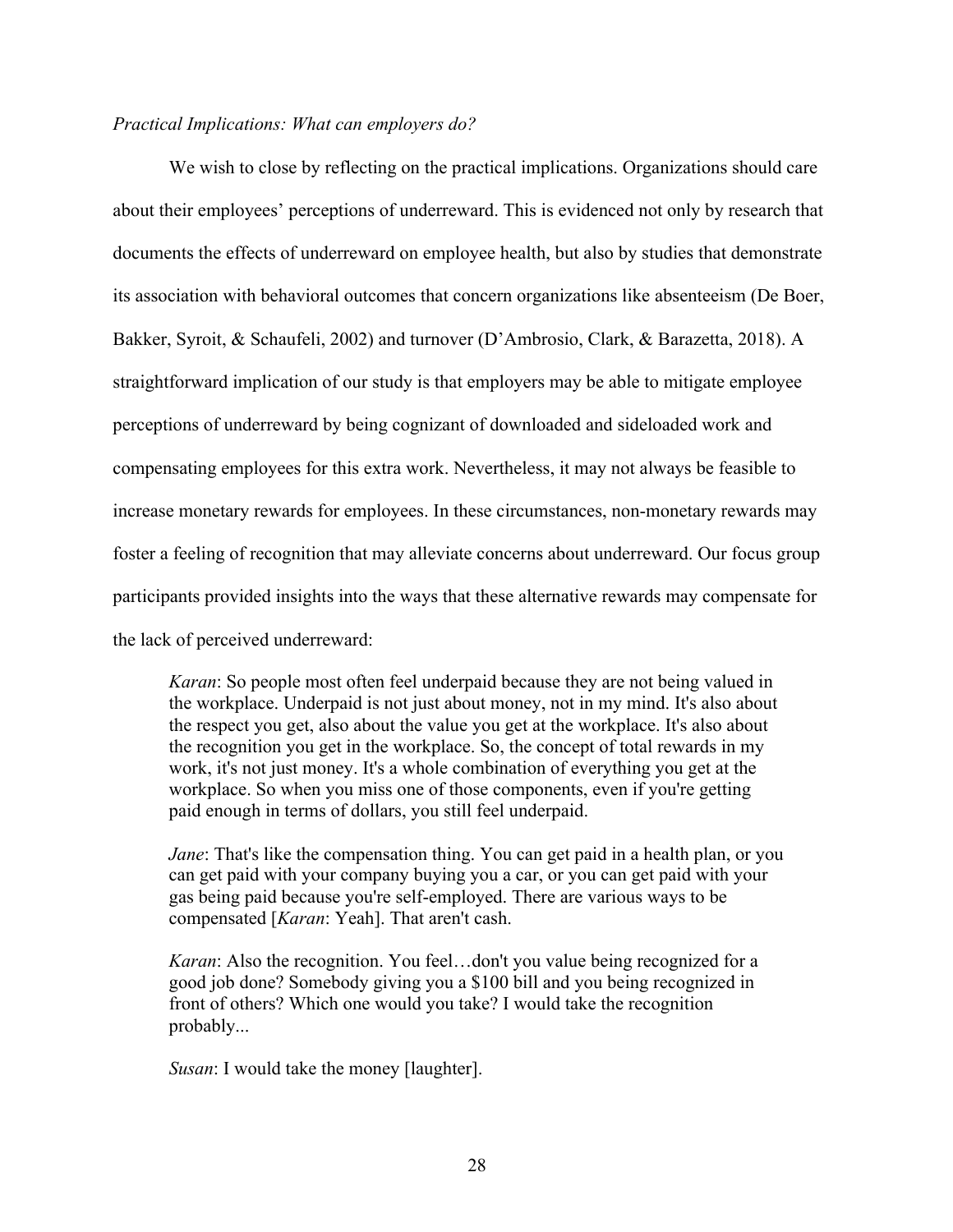*Steve*: Depending on what time of year it is [laughter].

*Karan*: I mean like, I'm not saying you know all occasions in all situations, but...

*Susan*: It's important to be valued.

*Steve*: Every now and then it's always nice to get that pat on the back.

Monetary rewards may be the most desirable form of recognition; however, nonmonetary forms of recognition may alleviate feelings of underreward. These include benefits as Jane noted––but as Karan emphasized, it can also include more *interpersonal* forms of recognition such as feeling appreciated for a job well done and an occasional expression of approval. This narrative aligns with recent research showing that those who perceived their supervisors were fair and supportive were more likely to report lower just earnings, which suggests that "recognition and high-quality relationships compensate for lower monetary rewards" (Sauer & May, 2017, p. 52). Thus, in situations where increases in monetary rewards are not feasible, employers may still be able to mitigate feelings of underreward among its employees and avoid its potential downstream consequences by cultivating interpersonal forms of recognition for their employees.

To conclude, our study sought to elaborate on the forms of work-related contributions and need that shape the just reward among contemporary workers. Our findings reveal that "downloaded" and "sideloaded" extra work shape greater expectation of rewards partly through feelings overwork, and rising cost of living and the associated financial strain also shape greater reward expectations. Furthermore, extra work and financial strain interact synergistically to shape even greater reward expectations. These discoveries are important because they expand scope of what constitutes work effort and need, demonstrate the processes of work effort and need, and the ways in which effort and need considerations can combine to shape reward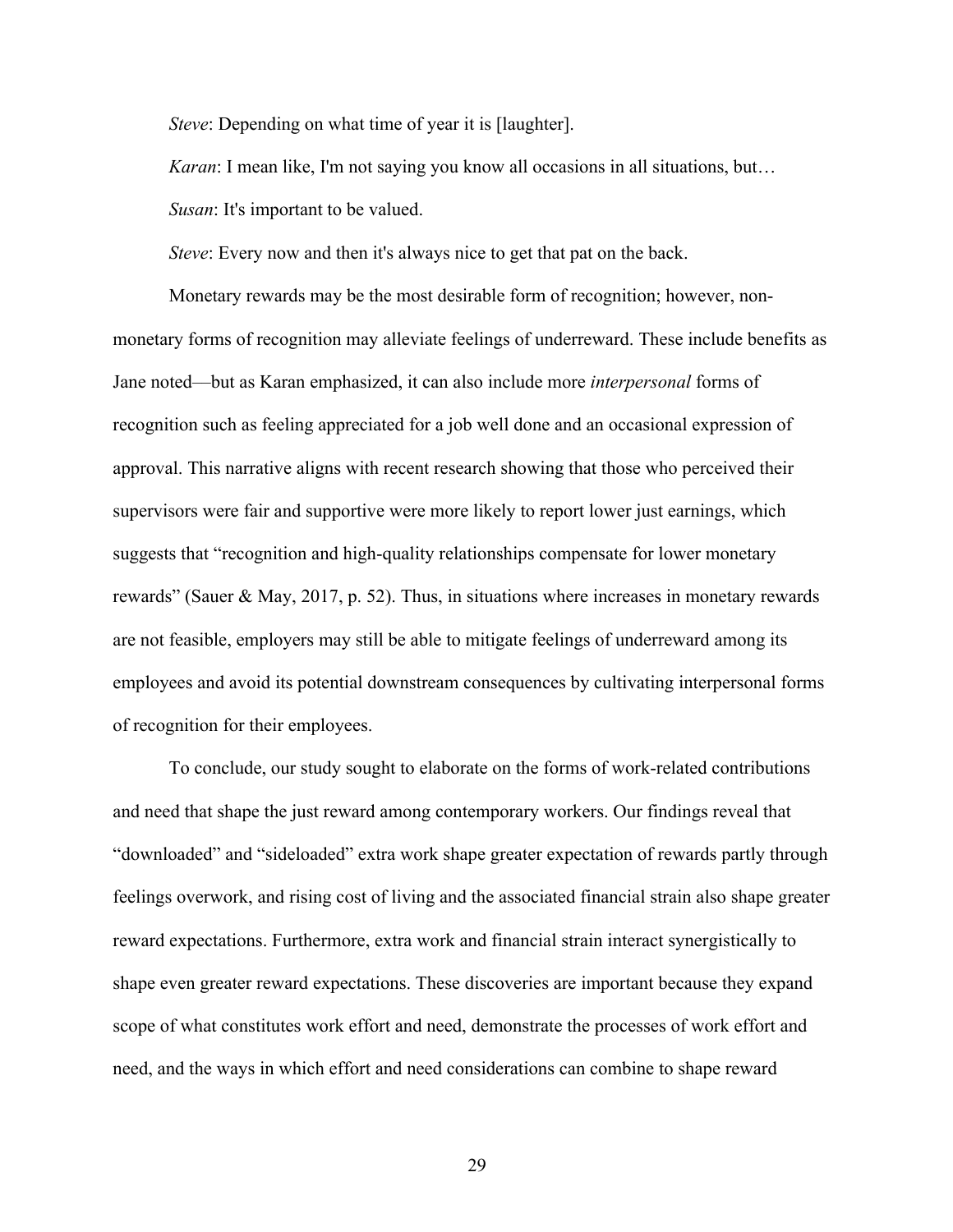expectations. Documenting the antecedents of the just reward is critical in understanding the processes that determine individuals' perceptions of underreward, which has a variety of negative consequences for employees and organizations. Moving forward, we encourage researchers to continue integrating literatures on distributive justice, occupational health, and stress processes as well as insights from both qualitative and quantitative approaches to document the conditions that determine workers' sense of what they should earn.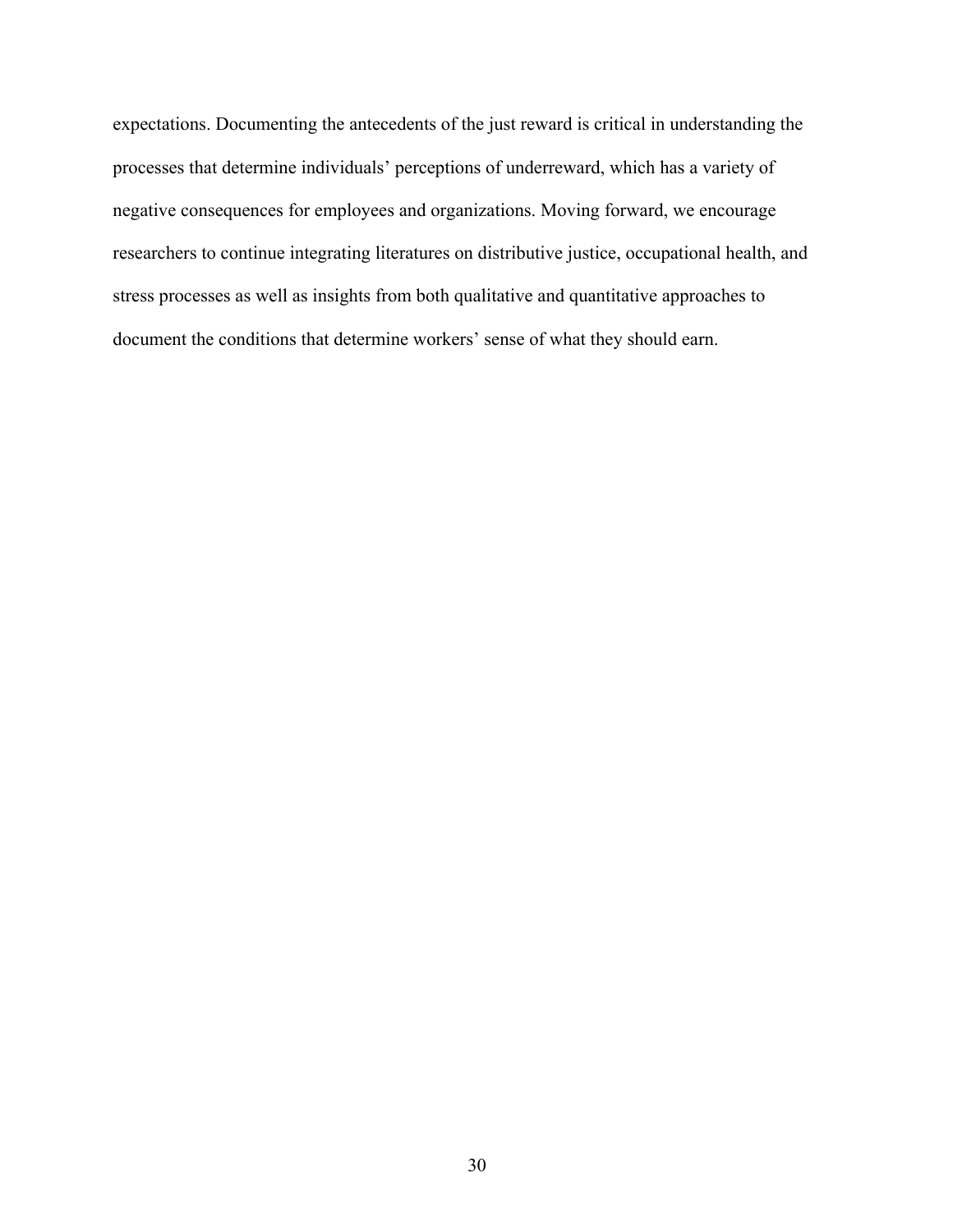#### REFERENCES

- Aalberg, T. 2003. *Achieving justice: Comparative public opinion on income distribution*. Leiden: Brill.
- Adams, J. S. (1963). Toward an understanding of inequity. *Journal of Abnormal and Social Psychology*, *67(*5), 422-436.
- Adams, J. S. (1965). Inequity in social exchange. In L. Berkowitz (ed.), *Advances in Experimental Social Psychology* (Vol. 2, pp. 267–99). New York, NY: Academic Press.
- Alves, W. M., & Rossi, P. H. (1978). Who should get what? Fairness judgments of the distribution of earnings. *American Journal of Sociology, 84*(3), 541-546.
- Auspurg, K., Hinz, T. (2015). *Factorial survey experiments*. Thousand Oaks, CA: Sage.
- Auspurg, K., Hinz, T. & Sauer, C. (2017). Why should women get less? Evidence on the gender pay gap from multifactorial survey experiments. *American Sociological Review*, *82*(1), 179–210.
- Bakker, A. B., & Demerouti, E. (2017). Job-demands resources theory: Taking stock and looking forward. *Journal of Occupational Health Psychology*, *22*(3), 273–285.
- Clay-Warner, J., Reynolds, J., & Roman, P. (2005). Organizational justice and job satisfaction: A test of three competing models. *Social Justice Research*, *18*(4), 391–409.
- Cook, K. S., & Yamagishi, T. (1983). Social determinants of equity judgments. In D. M. Messick and K. S. Cook (eds.), *Equity theory: Psychological and sociological perspectives* (pp. 95–126). New York, NY: Praeger Scientific Press.
- Colquitt, A. J., Conlon, D. E., Wesson, M. J., Porter, C. O. L. H., & Ng, K. Y. (2001). Justice at the millennium: A meta-analytic review of 25 years of organizational justice research. *Journal of Applied Psychology*, *86*(3), 425–445.
- De Boer, E. M., Bakker. A. B., Syroit, J. E., & Schaufeli, W. B. (2002). Unfairness at work as a predictor of absenteeism. *Journal of Organizational Behavior*, *23*, 181–197.
- Deutsch, M. (1975). Equity, equality, and need: What determines which value will be used as the basis of distributive justice? *Journal of Social Issues*, *31*(3), 137–49.
- D'Ambrosio, C., Clark, A. E., & Barazetta, M. (2018). Unfairness at work: Well-being and quits." *Labour Economics*, *51*, 307–16.
- Evans, M. D. R., Kelley, J., & Peoples, C. D. (2010). Justifications of inequality: The normative nasis of pay differentials in 31 nations. *Social Science Quarterly*, *91*(5): 1405–1431.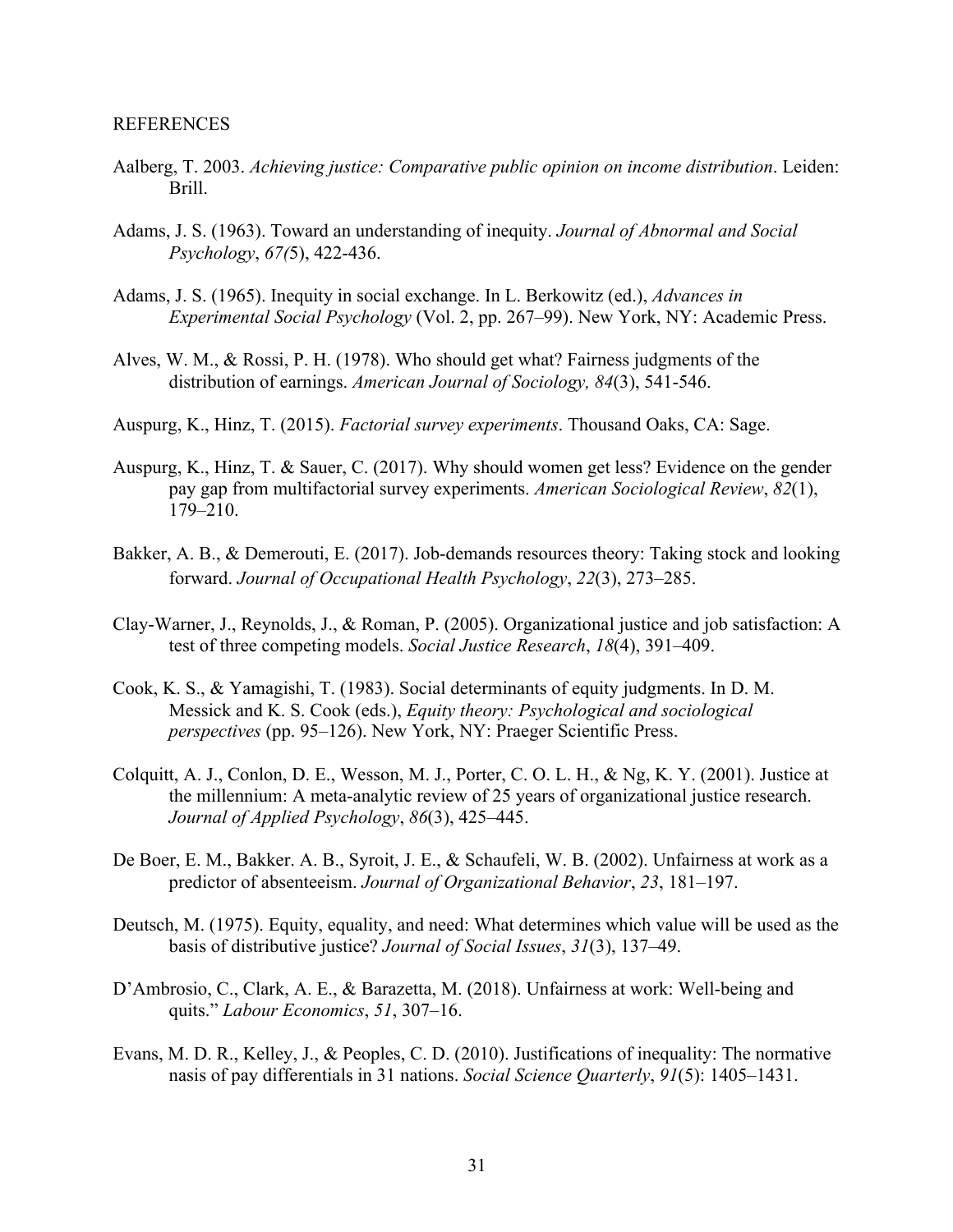- Falk, A., Kosse, F., Menrath, I., Verde, P. E., & Siegrist, J. (2018). Unfair pay and health. *Management Science*, *64*(4), 1477–1488.
- Gatskova, K. (2013). Distributive justice attitudes in Ukraine: Need, desert, or social minimum?" C*ommunist and Post-Communist Studies, 46,* 227–41.
- George, J., & Wallio, S. (2017). Organizational justice and millennial turnover in public accounting. *Employee Relations, 39*(1), 112-126.
- Geurts, S. A., Schaufeli W.B., & Rutte, C. G. (1999). Absenteeism, turnover intention and inequity in the employment relationship. *Work & Stress, 13*, 253-267.
- Greene, J. C., Caracelli, V. J., & Graham. W. F. (1989). Toward a conceptual framework for mixed-method evaluation designs. *Educational Evaluation and Policy Analysis*, *11*(3), 255-274.
- Hegtvedt, K. A. (2018). Justice Frameworks. In P. J. Burke (Ed.), *Contemporary social psychological theories* (Vol. 2, pp. 54-80). Stanford, CA: Stanford University Press.
- Hermkens, P. L. J., & Boerman, F. A. (1989). Consensus with respect to the fairness of incomes: Differences between social groups. *Social Justice Research*, *3*(3), 201–215.
- Hu, Q, Schaufeli, W. B., & Taris, T. W. (2013). Does equity mediate the effects of job demands and job resources on work outcomes? An extension of the job demands-resources model. *Career Development International*, *18*(4), 357–76.
- ISSP Research Group. (2012). International social survey programme: Social inequality IV ISSP 2009. [Data file]. Retrieved from https://dbk.gesis.org/dbksearch/sdesc2.asp?no=5400.
- Jasso, G. (1978). On the justice of earnings: A new specification of the justice evaluation function. *American Journal of Sociology*, *83*(6), 1398-1419.
- Jasso, G., & Rossi, P. H. (1977). Distributive justice and earned income. *American Sociological Review, 42*, 639-651.
- Jasso, G., Törnblom, K. Y., & Sabbagh, C. (2016). Distributive justice. In C. Sabbagh and M. Schmitt (eds.), *Handbook of Social Justice Theory and Research* (pp. 201–18). New York, NY: Springer.
- Kittel, B. (2020). Need-based justice: A sociological perspective. In S. Traub and B. Kittel (eds.), *Need-Based Distributive Justice* (pp. 91–131). Cham, Switzerland: Springer.
- Kreuger, R. A., & Casey, M. A. (2014). *Focus groups: A practical guide for applied research* (5th edition). Thousand Oaks, CA: Sage.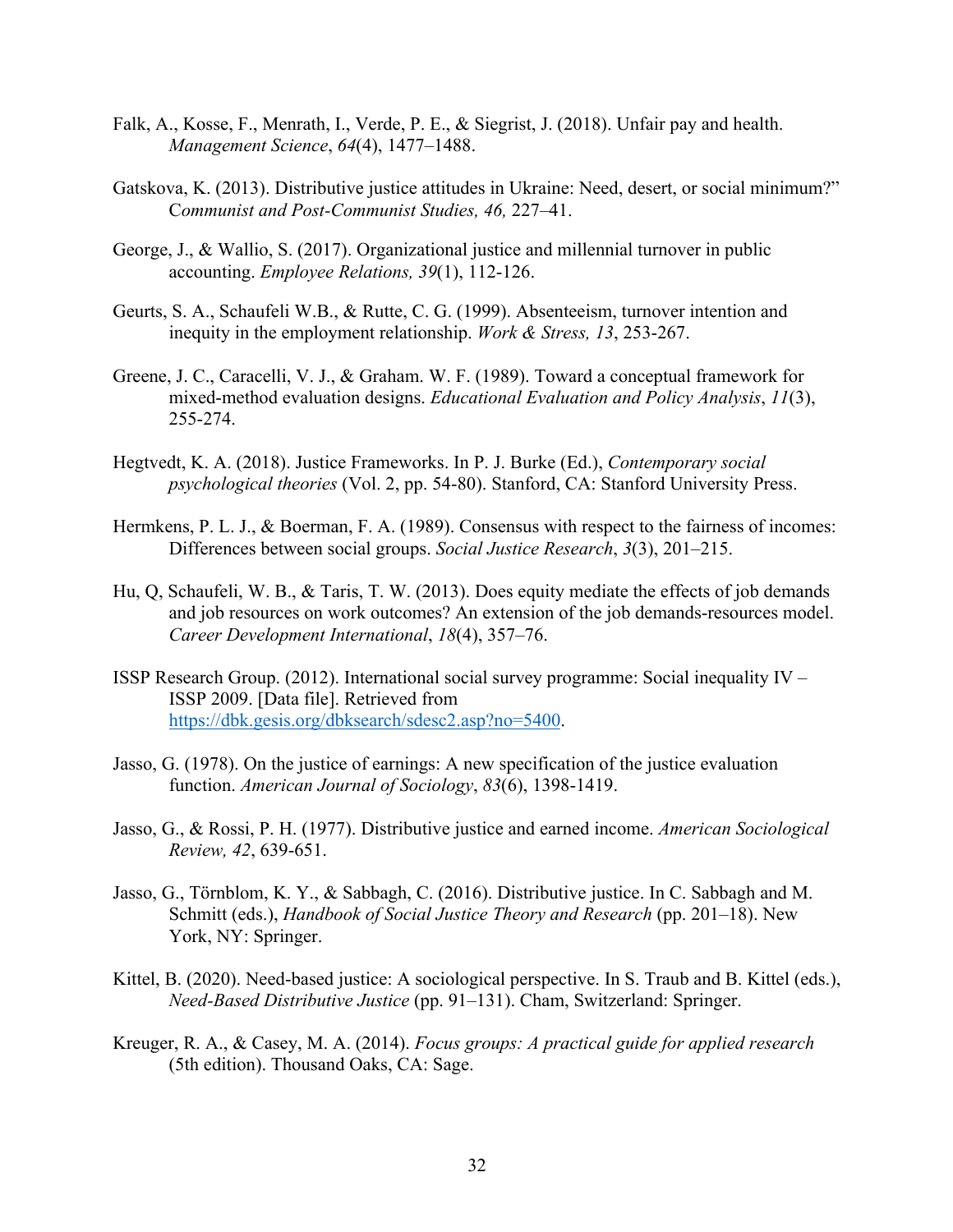- Lamm, H., & Schwinger, T. (1980). Norms concerning distributive justice: Are needs taken into consideration in allocation decisions? *Social Psychology Quarterly*, *43*(4), 425-429.
- Lamm, H., & Schwinger, T. (1983). Need considerations in allocation decisions: Is it just? *The Journal of Social Psychology*, *119*, 205–209.
- Leventhal, G. S. (1980). What should be done with equity theory? New approaches to the study of fairness in social relationships. In K. J. Gergen, M. S. Greenberg, & R. H. Willis (Eds.), *Social exchange: Advances in theory and research* (pp.27–55). New York, NY: Plenum Press.
- Leventhal, G. S., Karuza, J. Jr., & Fry, W. R. (1980). Beyond fairness: A theory of allocation preferences. In G. Mikula (ed.), Justice and social interaction (pp. 167–218). New York: Springer-Verlag.
- Liebig, S., Sauer, C., & Friedhoff, S. (2015). Using factorial surveys to study justice perceptions: Five methodological problems of attitudinal justice research. *Social Justice Research*, *28*, 415–34.
- Liebig, S., Sauer, C., & Schupp, J. (2012). The justice of earnings in dual-earner households. *Research in Social Stratification and Mobility*, *30*, 219–232.
- Morgan, D. L. (2014). *Integrating qualitative and quantitative methods: A pragmatic approach*. London: Sage.
- Narisada, A. (2020). Job pressure, the work-family interface, and the sense of distributive injustice: An elaboration of work-related inputs among 21st century workers." *Social Psychology Quarterly*, *83*(2),107–128.
- Pearlin, L. I. (1983). Role strains and personal stress. In H. Kaplan (Ed.), *Psychosocial stress: Trends in theory and research* (pp. 3–32). New York: Academic Press.
- Pearlin, L. I. (1989). The sociological study of stress. *Journal of Health and Social Behavior, 30*  (3), 241-256.
- Robbins, J. M., Ford, M. T., & Tetrick, L. E. (2012). Perceived unfairness and employee health: A meta-analytic integration. *Journal of Applied Psychology*, *97*(2), 235–272.
- Sauer, C., & May, M. J. (2017). Determinants of just earnings: The importance of comparisons with similar others and social relations with supervisors and coworkers in organizations. *Research in Social Stratification and Mobility*, *47*, 45–54.
- Schneider, S. M., & Valet, P. (2017). Relative standards of distributive justice: How social comparison orientations moderate the link between relative earnings and justice perceptions. *Social Psychology Quarterly*, *80*(3), 276–287.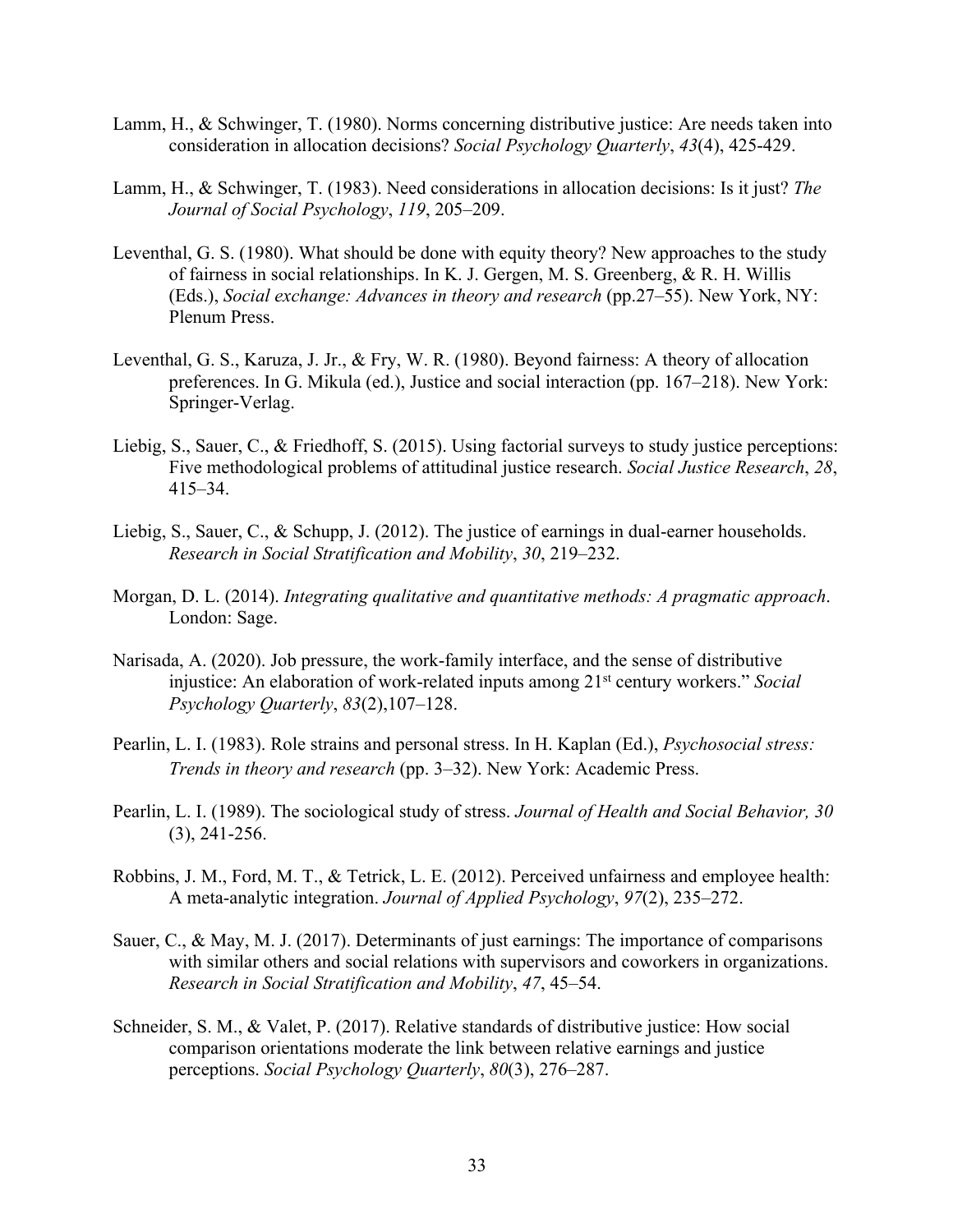- Schunck, R., Sauer, C., & Valet, P. (2015). Unfair pay and health: The effects of perceived injustice of earnings on physical health. *European Sociological Review*, *31*(6), 655–66.
- Shamon, H., & Dülmer, H. (2014). Raising the question of 'who should get what?' again: On the importance of ideal and existential standards. *Social Justice Research*, *27*, 340–68.
- Siegrist, J. (1996). Adverse health effects of high-effort/low-reward conditions. *Journal of Occupational Health Psychology*, *1*(1), 27–41.
- Siegrist, J., Starke, D., Chandola, T., Godin, I., Marmot, M., Niedhammer, I., & Peter, R. (2004). The measurement of effort-reward imbalance at work: European comparisons. *Social Science & Medicine*, *58*, 1483–1499.
- Small, M. L. (2011). How to conduct a mixed-methods study: Recent trends in a rapidly growing literature. *Annual Review of Sociology*, *37*(1): 57-86.
- Tepper, B. J. (2001). Health consequences of organizational injustice: Test of main and interactive effects. *Organizational Behavior and Human Decision Processes*, *86*(2), 197– 215.
- Törnblom, K., & Kazemi, A. (2012). Advances in justice conflict conceptualization: A new integrative framework. In E. Kals & J. Maes (Eds.), *Justice and conflicts: Theoretical and empirical contributions* (pp. 21–51). Berlin: Springer.
- Valet, P. (2018). Social structure and the paradox of the contented female worker: How occupational gender segregation biases justice perceptions of wages. *Work and Occupations*, *45*(2), 168–193.
- van Vegchel, N., de Jonge, J., Bosma, H., & Schaufeli, W. (2005). Reviewing the effort-reward imbalance model: Drawing up the balance of 45 empirical studies. *Social Science & Medicine*, *60*(5), 1117–1131.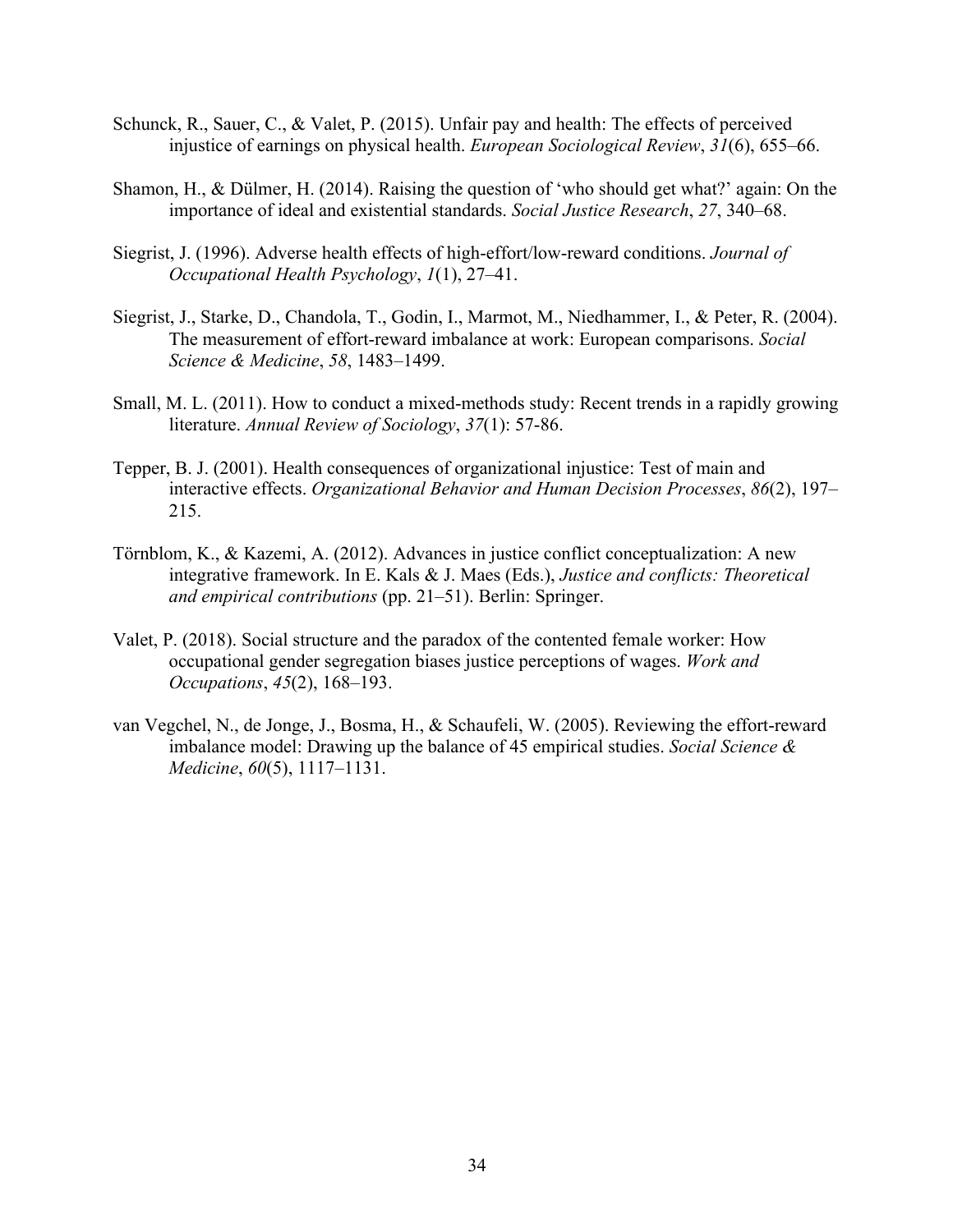|                            | Mean or proportion | <b>SD</b> |
|----------------------------|--------------------|-----------|
| Justice evaluation         | .87                | 2.06      |
| Extra work                 | 2.57               | .76       |
| Pressure                   | 3.24               | 1.07      |
| Cost of living             | 3.73               | 1.05      |
| Financial Strain           | 2.31               | 1.05      |
| Personal income            | 63,625.22          | 41,052.01 |
| Education                  | 4.91               | 1.56      |
| Work hours                 |                    |           |
| <30 hours/week             | .16                |           |
| 30-39 hours/week           | .35                |           |
| 40-49 hours/week           | .39                |           |
| $50 + hours/week$          | .11                |           |
| Full-time                  | .81                |           |
| Sector                     |                    |           |
| Private                    | .54                |           |
| Government                 | .36                |           |
| Non-profit                 | .11                |           |
| Occupation                 |                    |           |
| Higher admin               | .08                |           |
| Professional               | .35                |           |
| Clerical                   | .18                |           |
| Sales                      | .09                |           |
| Service                    | .11                |           |
| Skilled                    | .08                |           |
| Semi-Skilled               | .06                |           |
| Unskilled/Farming          | .06                |           |
| Gender                     |                    |           |
| Men                        | .51                |           |
| Women                      | .49                |           |
| Non-binary                 | .01                |           |
| Visible minority           | .13                |           |
| Age                        | 40.43              | 13.21     |
| Married                    | .57                |           |
| Number of children at home | .59                | .98       |
| Region                     |                    |           |
| <b>British Columbia</b>    | .13                |           |
| Alberta                    | .12                |           |
| Saskatchewan               | .03                |           |
| Manitoba                   | .04                |           |
| Ontario                    | .38                |           |
| Quebec                     | .24                |           |
| Atlantic Canada            | .07                |           |

Table 1. Weighted Descriptive Statistics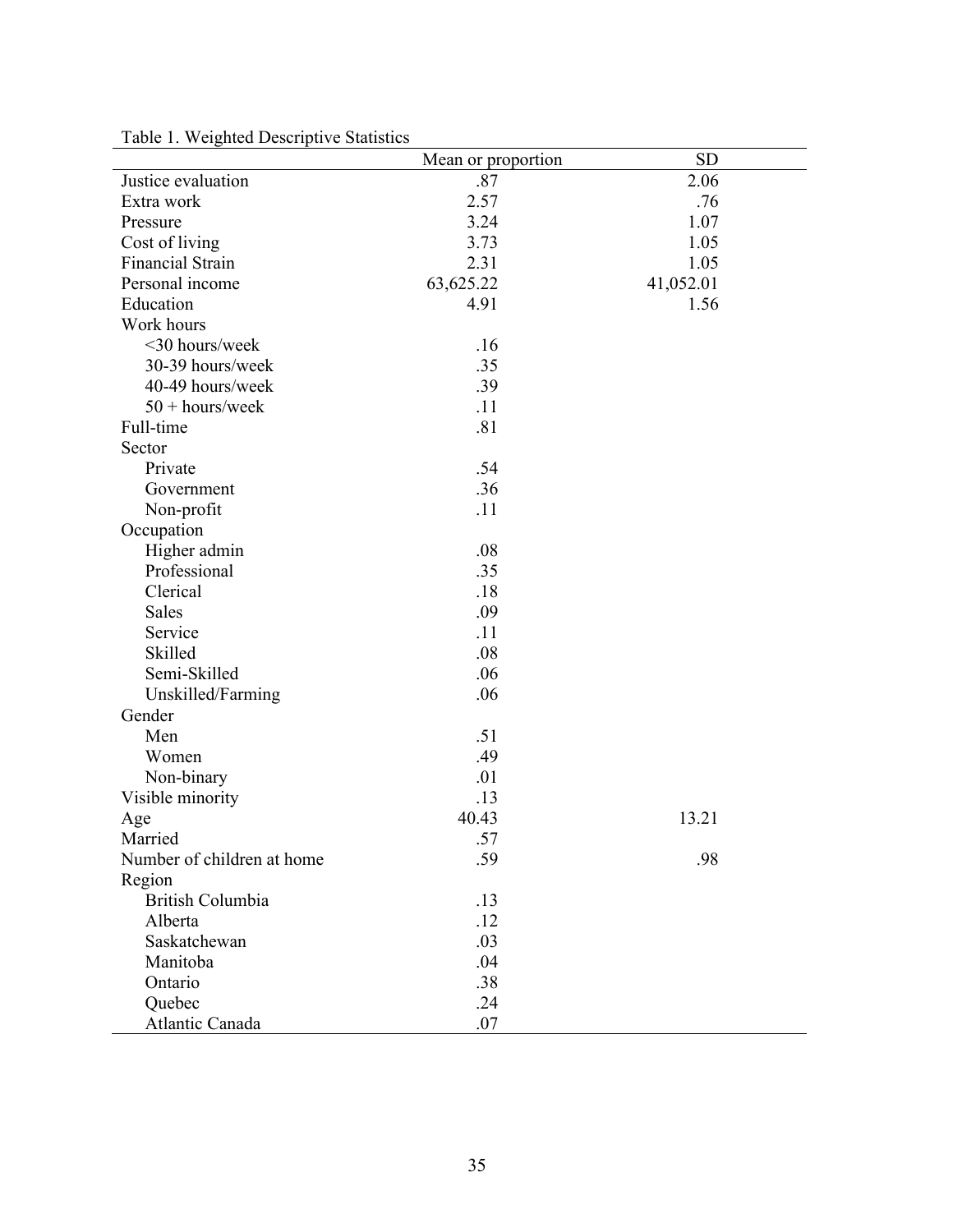|                                | Model 1    | Model 2    | Model 3    | Model 4    | Model 5    |
|--------------------------------|------------|------------|------------|------------|------------|
| Focal variables                |            |            |            |            |            |
| Extra work                     | $.511***$  | .298***    | $.263***$  | $.255***$  | $-.039$    |
| Job pressure                   |            | .299***    | $.255***$  | $.217***$  | $.214***$  |
| Cost of living                 |            |            | .284***    | $.225***$  | $.221***$  |
| Financial strain               |            |            |            | $.215***$  | $-124$     |
| Extra work × Fin. strain       |            |            |            |            | $.128*$    |
| Controls                       |            |            |            |            |            |
| Personal income (ln)           | $-.438***$ | $-.439***$ | $-.428***$ | $-.359***$ | $-.362***$ |
| Education                      | $-.037$    | $-.034$    | $-.020$    | .001       | $-.002$    |
| Work hour                      |            |            |            |            |            |
| $<$ 30 hours <sup>a</sup>      | $-.388$    | $-.287$    | $-.262$    | $-.246$    | $-.243$    |
| $30 - 39$ hours <sup>a</sup>   | $-.046$    | $-.005$    | $-0.015$   | $-.038$    | $-.042$    |
| $50 + hours$ <sup>a</sup>      | .056       | $-.036$    | $-.042$    | $-.057$    | $-.051$    |
| Part time <sup>b</sup>         | .189       | .192       | .150       | .172       | .184       |
| Sector                         |            |            |            |            |            |
| Government <sup>c</sup>        | $-.263*$   | $-.265*$   | $-.288**$  | $-.289**$  | $-.290**$  |
| Non-profit <sup>c</sup>        | $-.165$    | $-.175$    | $-165$     | $-156$     | $-.168$    |
| Occupation                     |            |            |            |            |            |
| Professional <sup>d</sup>      | $.574**$   | $.551**$   | $.511**$   | $.500**$   | .488**     |
| Clerical <sup>d</sup>          | $.440*$    | $.508*$    | $.481*$    | $.442*$    | $.407*$    |
| Sales <sup>d</sup>             | $.646**$   | $.691**$   | $.630**$   | $.585*$    | $.551*$    |
| Service <sup>d</sup>           | $.726**$   | $.822***$  | .783***    | $.716**$   | $.705**$   |
| Skilled <sup>d</sup>           | $.531*$    | $.652**$   | $.563*$    | $.547*$    | $.506*$    |
| Semi-Skilled <sup>d</sup>      | $.655*$    | $.796**$   | $.726*$    | $.705*$    | $.680*$    |
| Unskilled/Farming <sup>d</sup> | .996***    | $1.086***$ | $1.047***$ | $1.016***$ | 1.019***   |
| Women <sup>e</sup>             | $.213*$    | .148       | .150       | .138       | .140       |
| Non-binary <sup>e</sup>        | .244       | .143       | .082       | .017       | .023       |
| Visible minority $= 1$         | $-.085$    | $-.114$    | $-.088$    | $-.125$    | $-.115$    |
| Age                            | .007       | .008       | .004       | .004       | .004       |
| $Married = 1$                  | .095       | .092       | .087       | .121       | .127       |
| Number of children             | $-.099$    | $-112*$    | $-.128*$   | $-143**$   | $-.146**$  |
| Region                         |            |            |            |            |            |
| British Columbia <sup>f</sup>  | .118       | .108       | .095       | .136       | 144        |
| Alberta <sup>f</sup>           | .044       | .033       | $-.001$    | $-.006$    | $-.009$    |
| Saskatchewan <sup>f</sup>      | $-.232$    | $-.200$    | $-.276$    | $-316$     | $-.335$    |
| Manitoba <sup>f</sup>          | $-.072$    | $-.086$    | $-.029$    | $-.084$    | $-.085$    |
| Quebec <sup>f</sup>            | .095       | .071       | .173       | .147       | .149       |
| Atlantic Canada <sup>f</sup>   | .037       | .038       | .068       | .058       | .054       |
| Constant                       | 3.656      | 3.189      | 2.346      | 1.405      | 2.264      |

Table 2. Justice Evaluation Regressed on Elements of Effort and Need, Interactions, and Controls  $(N = 2,111)$ 

\* *p*<.05, \*\**p*<.01, \*\*\**p*<.001

Note: Superscripts indicate the following comparisons:  $a^4 + 40 - 49$  hours,  $b^6$  full-time,  $c^6$  private sector, <sup>d</sup> higher administrative, <sup>e</sup> men, <sup>f</sup> Ontario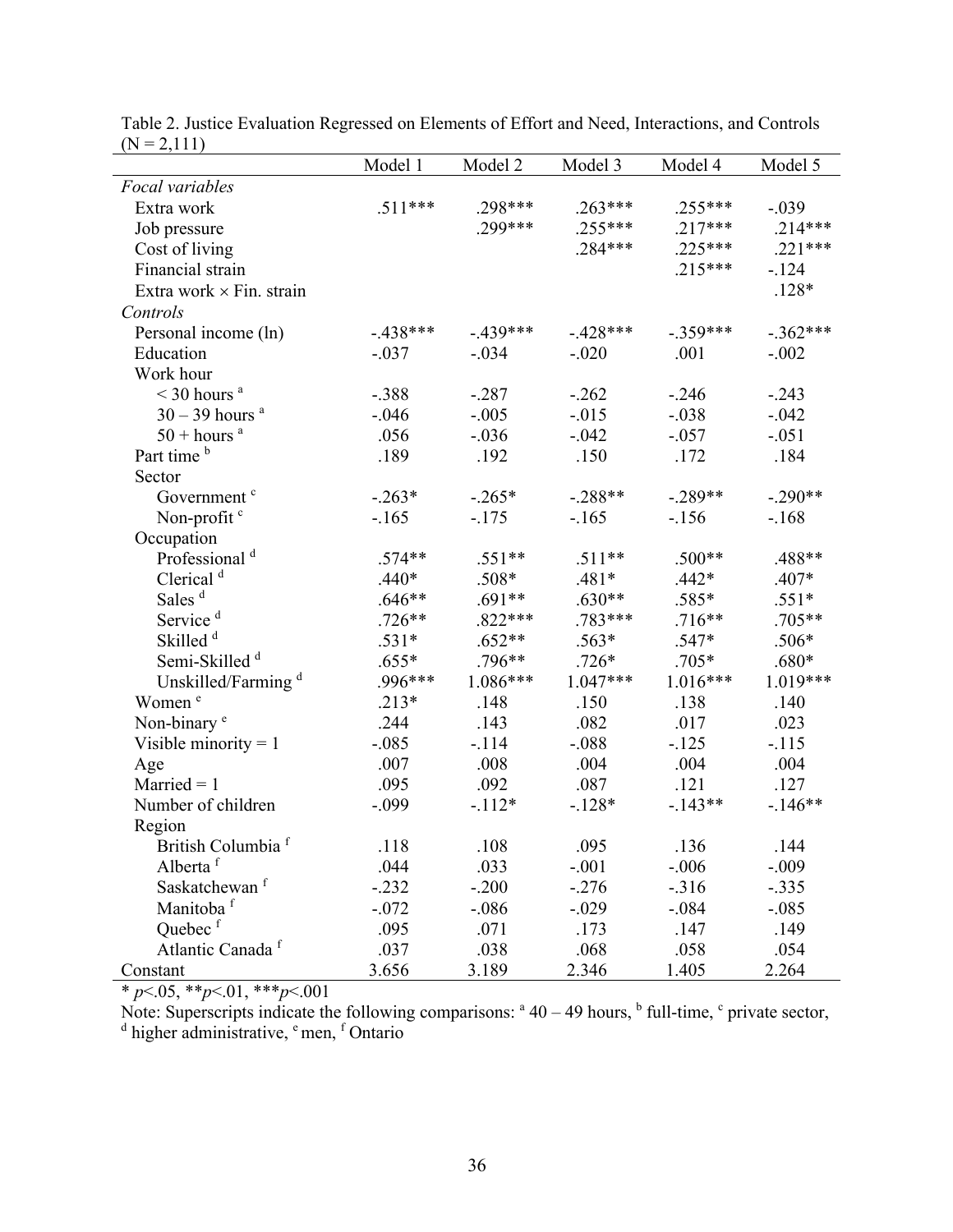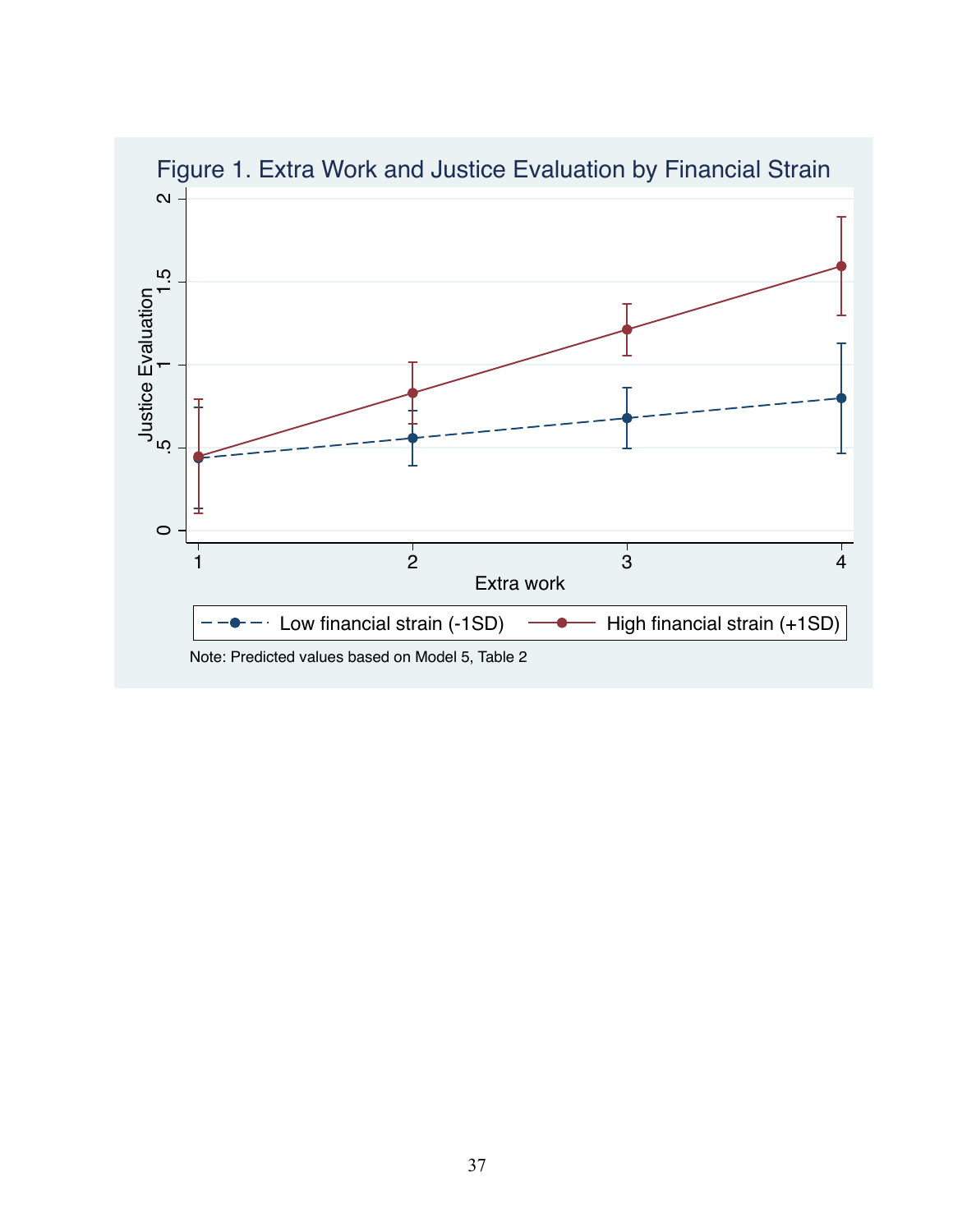# APPENDIX

Appendix Table 1. Distributive justice items in the 2017 Canadian Work, Stress, and Health Study (CANWSH)

| Distributive justice questions                              | Response choices                                    |
|-------------------------------------------------------------|-----------------------------------------------------|
| DJ1: "When you think about the pay you get                  | underpaid a lot; underpaid a little; paid about     |
| for your work, do you feel you are"                         | right; overpaid a little; overpaid a lot            |
| DJ2: "Is your pay just? We are not asking                   | much less than is just; a little less than is just; |
| how much you would like to earn—but what                    | about just for me; a little more than is just;      |
| you feel is just given your skills and effort" <sup>a</sup> | much more than is just                              |
| DJ3: "How fair is what you earn on your job                 | much less than you deserve; somewhat less           |
| in comparison to others doing the same type                 | than you deserve; about as much as you              |
| of work you do?" b                                          | deserve; somewhat more than you deserve;            |
|                                                             | much more than you deserve                          |

<sup>a</sup> This item is adapted from the Social Inequality module of the 2009 International Social Survey Programme (ISSP).

<sup>b</sup> This item is adapted from the U.S General Social Survey.